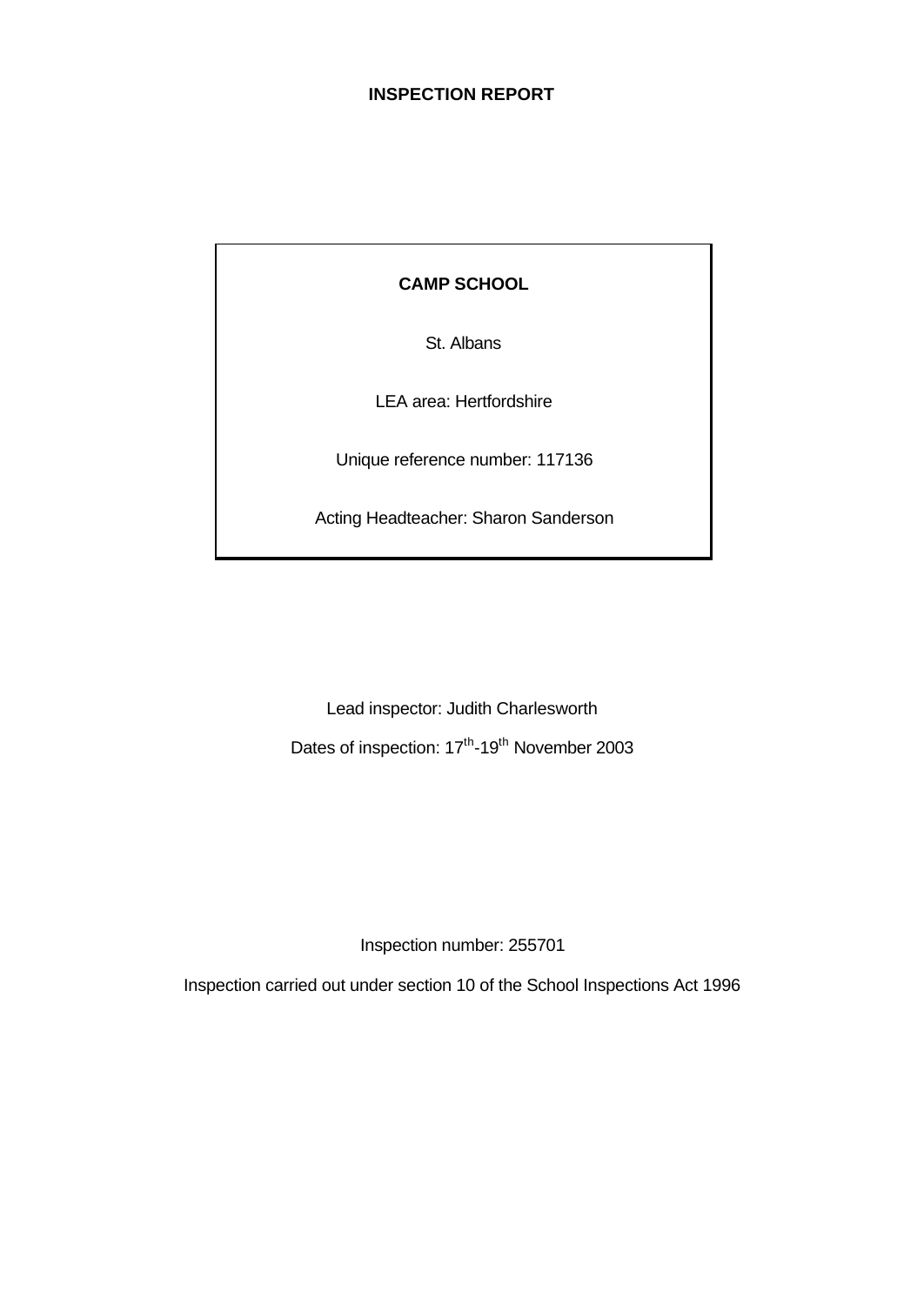#### © Crown copyright 2004

This report may be reproduced in whole or in part for non-commercial educational purposes, provided that all extracts quoted are reproduced verbatim without adaptation and on condition that the source and date thereof are stated.

Further copies of this report are obtainable from the school. Under the School Inspections Act 1996, the school must provide a copy of this report and/or its summary free of charge to certain categories of people. A charge not exceeding the full cost of reproduction may be made for any other copies supplied.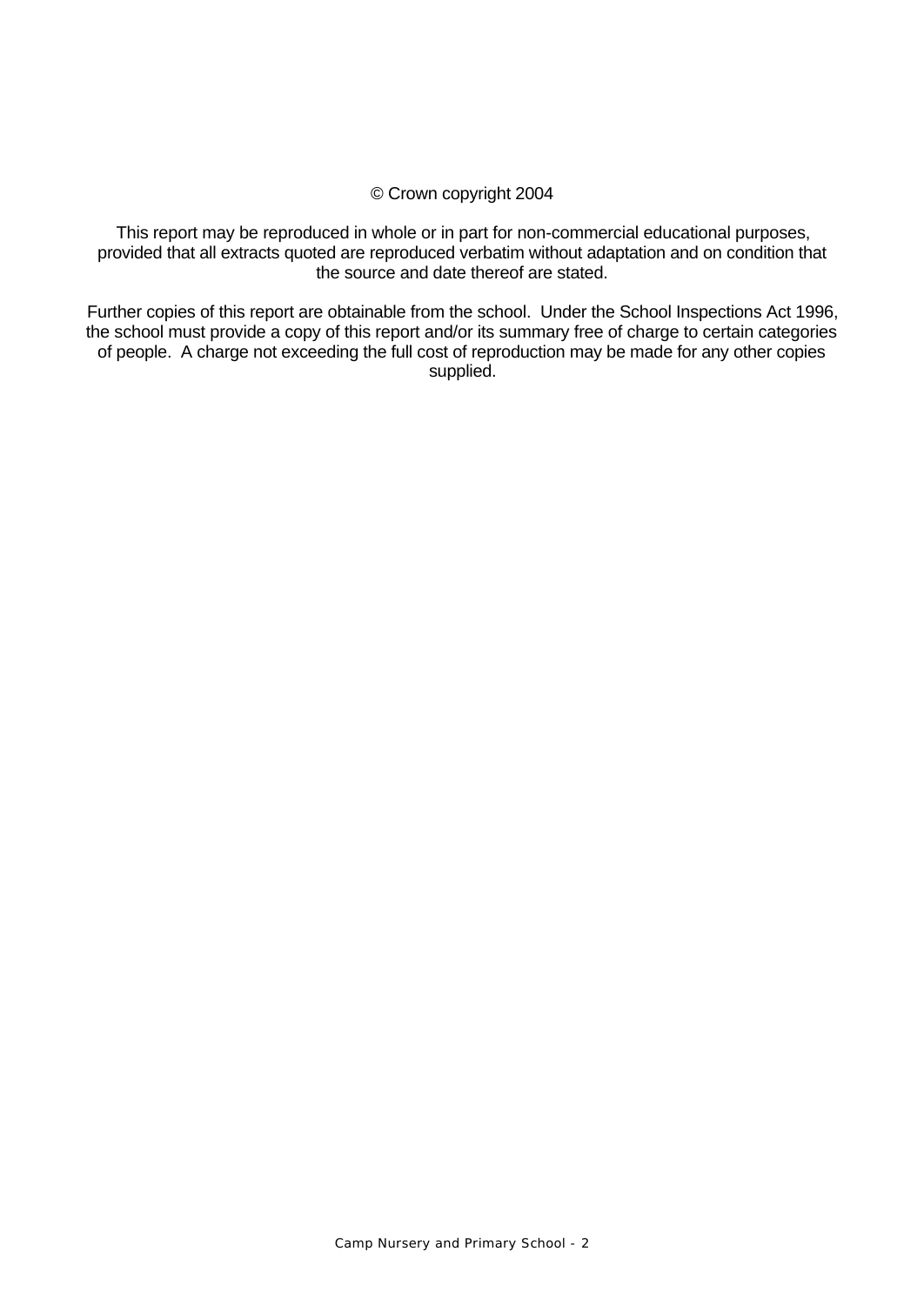### **INFORMATION ABOUT THE SCHOOL**

| Type of school:              | Primary                       |
|------------------------------|-------------------------------|
| School category:             | Community                     |
| Age range of pupils:         | $3 - 11$                      |
| Gender of pupils:            | Mixed                         |
| Number on roll:              | 170                           |
| School address:              | Camp Road<br><b>St Albans</b> |
| Postcode:                    | Hertfordshire<br>AL15PG       |
| Telephone number:            | 01727 851056                  |
| Fax number:                  | 01727 855959                  |
| Appropriate authority:       | The Governing Body            |
| Name of chair of governors:  | <b>Mrs Valerie Stubbs</b>     |
| Date of previous inspection: | March 1998                    |

### **CHARACTERISTICS OF THE SCHOOL**

The school is accommodated in a much-refurbished Victorian building on the outskirts of St. Albans. It is smaller than average in size and most of the 170 pupils live close by. Overall, more pupils than average leave or join the school at other than the usual times of admission and leaving, due to the degree of movement of families in and out of the locality. Above average numbers of pupils are eligible for free school meals. A small number of settled Travellers attend the school. The local community is ethnically diverse. Just under half the pupils come from white British families, with around equal numbers from Bangladeshi families. The other major ethnic groups represented in the school include Indian, Pakistani, Irish, and mixed-race pupils. Around one half of the pupils have English as an additional language, with many – particularly those under seven years old - being at an early stage of learning to speak English. The school works very hard to develop the pupils' English skills and to support and involve their parents. It has received several awards, such as a national Artswork award and the government's school achievement award (2001).

Pupils' attainment on entry to the Reception class is below average for their age, mostly due to their under-developed language and social skills, but below average numbers in the school have special educational needs. The main problems experienced by these pupils are social, emotional and behavioural, and speech or communication difficulties.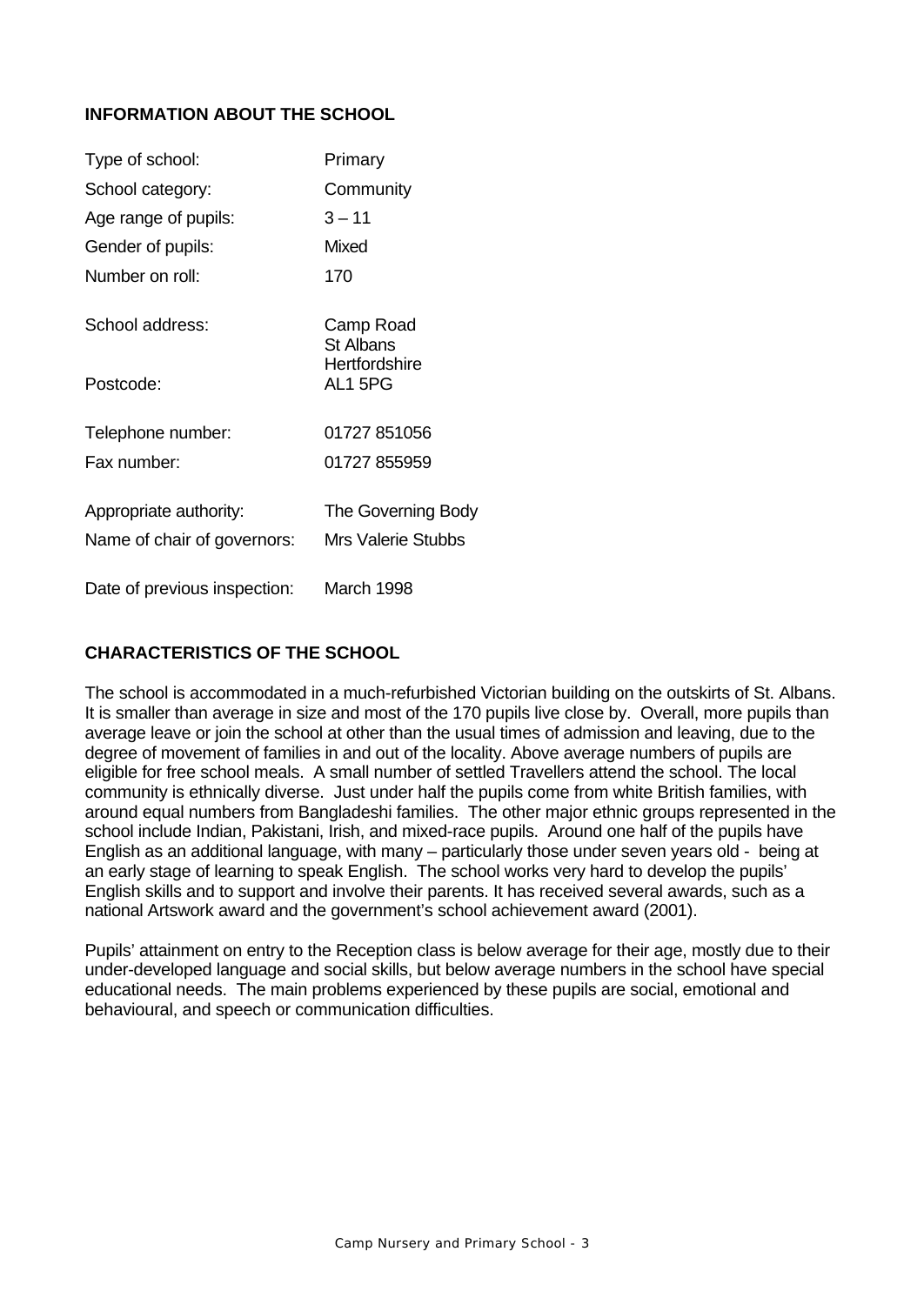### **INFORMATION ABOUT THE INSPECTION TEAM**

| Members of the inspection team |                     |                | <b>Subject responsibilities</b>                                                                                                          |
|--------------------------------|---------------------|----------------|------------------------------------------------------------------------------------------------------------------------------------------|
| 21501                          | Judith Charlesworth | Lead inspector | Science; art and design; design and<br>technology; music; personal, social and<br>health education; English as an<br>additional language |
| 19567                          | Mary Malin          | Lay inspector  |                                                                                                                                          |
| 20999                          | Mark Evans          | Team inspector | Foundation stage; mathematics;<br>information and communication<br>technology; physical education; special<br>educational needs          |
| 32747                          | Kathy Faulkner      | Team inspector | English; religious education; history;<br>geography;                                                                                     |

The inspection contractor was:

Penta International

Upperton House The Avenue **Eastbourne** 

BN21 3YB

Any concerns or complaints about the inspection or the report should be made initially to the inspection contractor. The procedures are set out in the leaflet *'Complaining about Ofsted Inspections'*, which is available from Ofsted Publications Centre (telephone 07002 637833) or Ofsted's website (www.ofsted.gov.uk).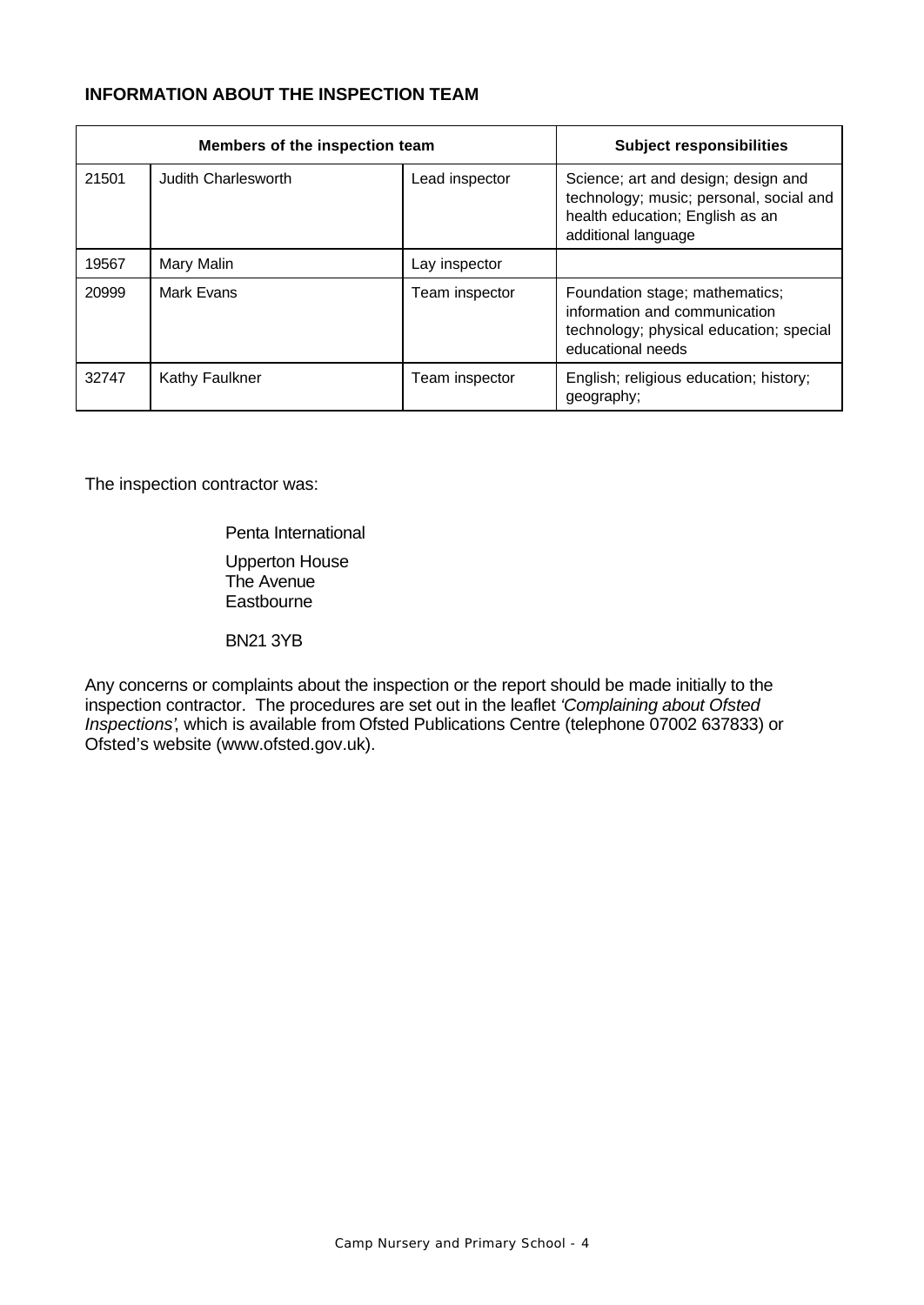### **REPORT CONTENTS**

|                                                                                                                                    | Page |
|------------------------------------------------------------------------------------------------------------------------------------|------|
| <b>PART A: SUMMARY OF THE REPORT</b>                                                                                               | 6    |
|                                                                                                                                    |      |
| PART B: COMMENTARY ON THE MAIN INSPECTION FINDINGS                                                                                 |      |
| <b>STANDARDS ACHIEVED BY PUPILS</b>                                                                                                | 9    |
| Standards achieved in areas of learning, subjects and courses                                                                      |      |
| Pupils' attitudes, values and other personal qualities                                                                             |      |
| <b>QUALITY OF EDUCATION PROVIDED BY THE SCHOOL</b>                                                                                 | 11   |
| Teaching and learning<br>The curriculum<br>Care, guidance and support<br>Partnership with parents, other schools and the community |      |
| <b>LEADERSHIP AND MANAGEMENT</b>                                                                                                   | 16   |
| PART C: THE QUALITY OF EDUCATION IN AREAS OF LEARNING AND<br><b>SUBJECTS</b>                                                       | 19   |
| AREAS OF LEARNING IN THE FOUNDATION STAGE                                                                                          |      |
| <b>SUBJECTS IN KEY STAGES 1 AND 2</b>                                                                                              |      |
| PART D: SUMMARY OF THE MAIN INSPECTION JUDGEMENTS                                                                                  | 31   |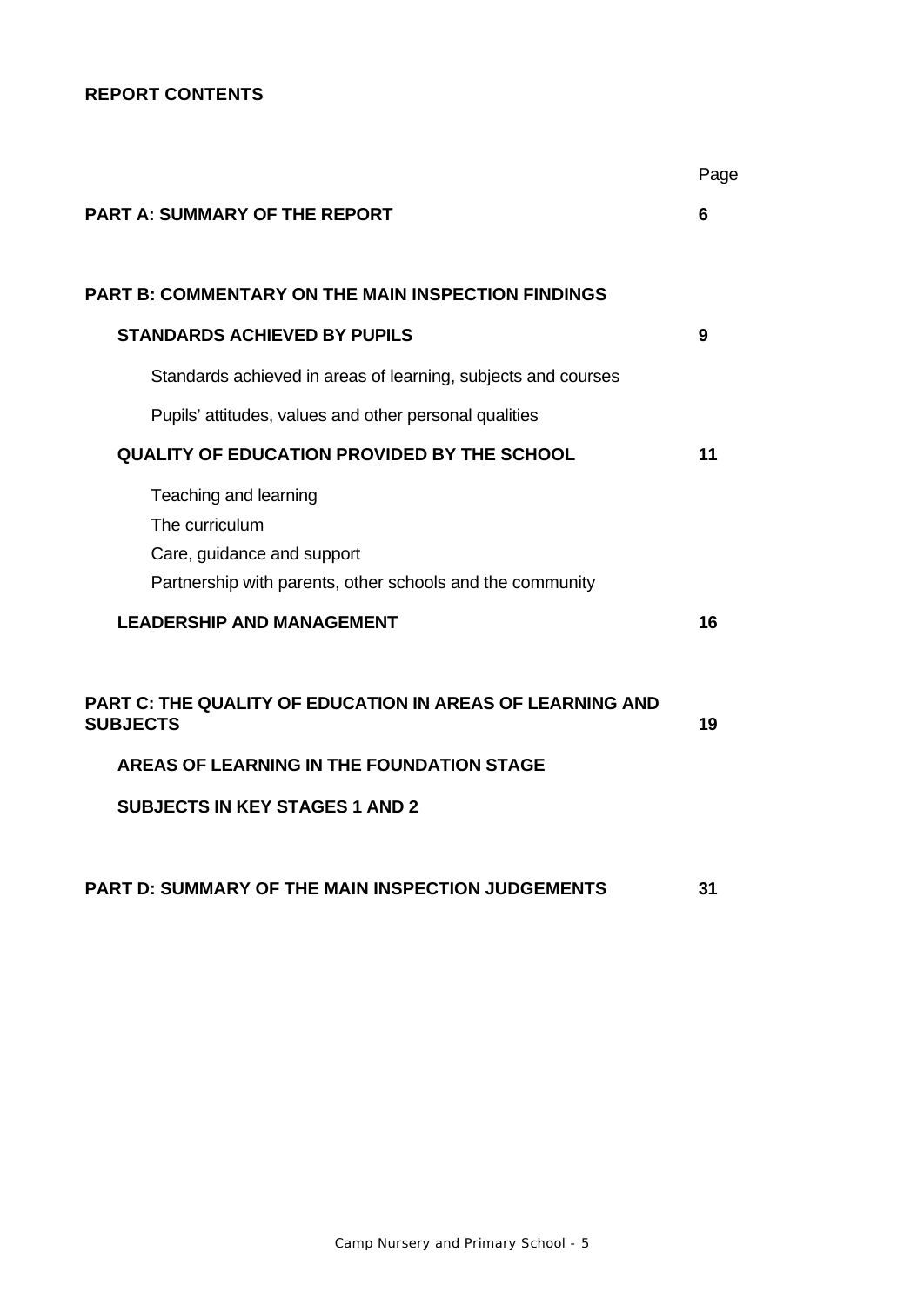# **PART A: SUMMARY OF THE REPORT**

# **OVERALL EVALUATION**

This is a **very effective** school. The quality of education provided is good, and all pupils achieve well. The inclusive ethos and practices are outstanding. The school has developed very well since the last inspection, and it is very well regarded by both pupils and their parents. The leadership and management are very good overall, and the school provides good value for money.

#### **The school's main strengths and weaknesses are:**

- The staff's commitment to the achievement of all pupils, and their efforts to promote it are very good;
- The school is highly effective in promoting racial harmony; multi-cultural understanding and celebration, and strong positive relationships;
- The good teaching captivates pupils. Their attitudes, behaviour and involvement are all very good and so they learn well.
- Provision for pupils with English as an additional language and special educational needs (SEN) is very good and overall, they achieve very well;
- Links between subjects are made very well; this, and the good provision for the Arts enrich the curriculum well and promote pupils' interest and achievement;
- Assessment in subjects other than English, mathematics and science is not consistent;
- Pupils need to catch up in information and communication technology (ICT). Investigation skills in science are not as well taught as factual knowledge, so pupils' skills are not well enough developed;
- The school works highly successfully to involve parents and inform them about its work and their children's progress. It is viewed very positively by both parents and pupils.

**The school has made very good progress** since the last inspection. The role of support staff has developed well. They are now fully involved in supporting pupils' learning and achievement. The standards attained, pupils' achievement, teaching and learning, the support and guidance given to pupils, and partnership with parents have all improved from a previously strong position. The curriculum, leadership and management have improved very considerably.

# **STANDARDS ACHIEVED**

These results should be interpreted with caution as there were very few pupils in the year group.

| <b>Results in National</b><br>Curriculum tests at the end |      | similar schools |      |       |
|-----------------------------------------------------------|------|-----------------|------|-------|
| of Year 6, compared with:                                 | 2001 | 2002            | 2003 | 2003  |
| English                                                   |      |                 | A*   | $A^*$ |
| mathematics                                               |      |                 |      | Е     |
| science                                                   |      |                 |      |       |

*Key: A - well above average; B – above average; C – average; D – below average; E – well below average Similar schools are those whose pupils attained similarly at the end of Year 2.*

The standards pupils reach vary considerably between years, due to the makeup of the year groups. For example, this year's Year 2 pupils are on line to attain higher standards than last year's; they are now around average in mathematics and science and below average in English. Last year's results showed pupils were well below average in reading, below average in mathematics and average in writing in comparison with similar schools. These results do not take into account the large proportion of pupils with English as an additional language who were still catching up with their English-speaking peers. Last year's Year 6 was exceptional and attained very high standards in English and science, and above average standards in mathematics when compared to similar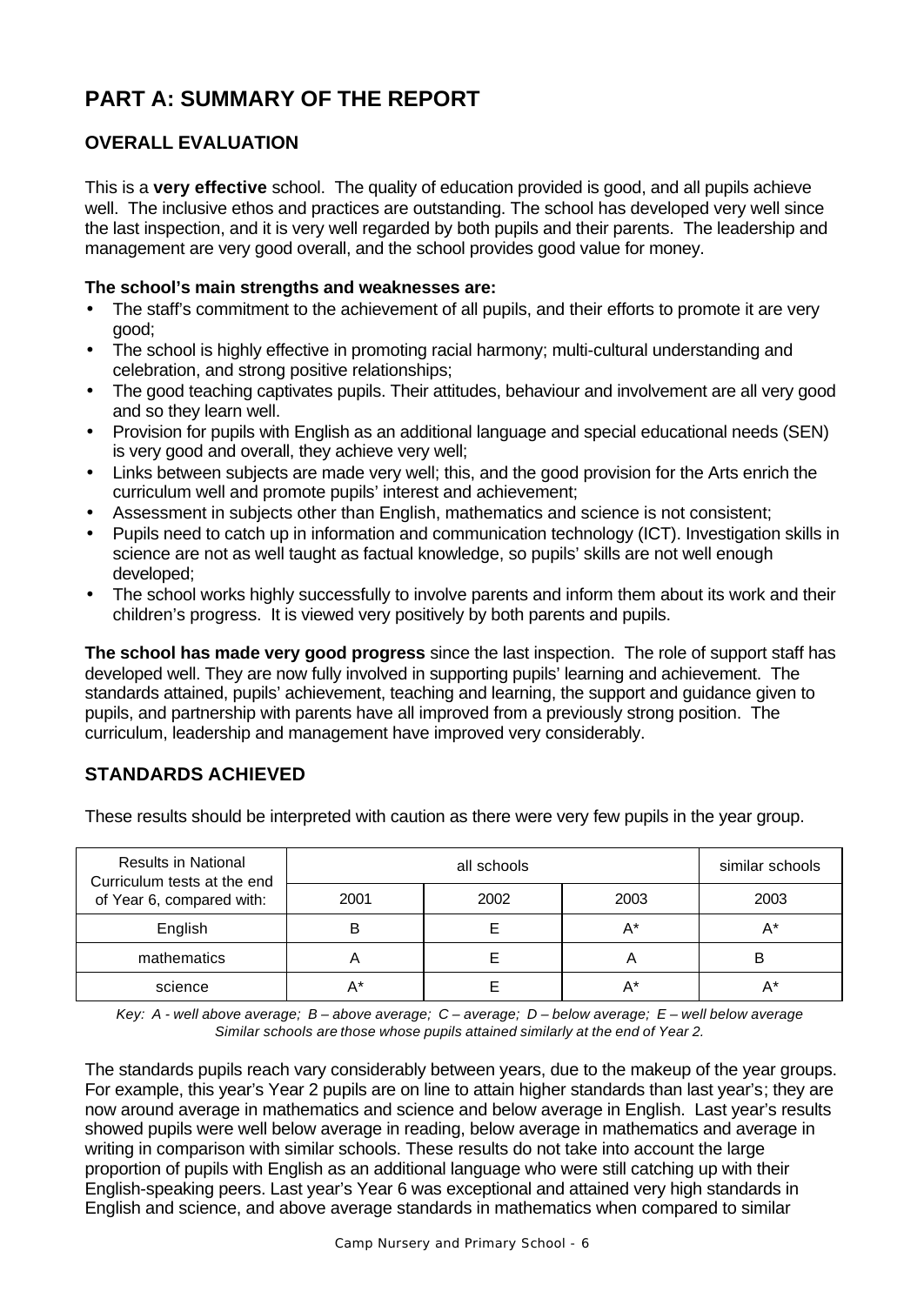schools. This year's group is around average for their age in English and science, and above average in mathematics. However, pupils throughout the school achieve well, and pupils with SEN and English as an additional language achieve very well due to very good support. Reasons have been identified as to why Bangladeshi boys have more difficulty with literacy than other groups of pupils and good strategies have been introduced to support them. Children enter the nursery with well below average skills but achieve very well throughout the Foundation Stage as they are given very good support to begin to learn effectively. Those with English as an additional language begin to develop their communication skills which helps them in other curriculum areas. During Years 3 to 6, pupils continue to achieve well, building on their skills, knowledge and understanding to a good level. Current standards in Year 6 are above expectations in mathematics, art and design, religious education, musical performance, drama and personal, social and health education (PSHE). Pupils' science investigation skills are not as good as their factual knowledge, and their ICT skills are below expectations although pupils are now learning well.

**Pupils' personal development, including their spiritual, moral, social and cultural development, is very good.** Pupils' behaviour, attitudes to work and acceptance of one another are very good which supports their learning very well. This is a significant achievement as many started school with under-developed social and personal skills.

# **QUALITY OF EDUCATION**

**The quality of education provided by the school is good.** Teaching is good in the Foundation Stage. Children are enthusiastic about their work and play and are well behaved. They develop their personal and communication skills at a fast rate. Teaching and learning are good throughout Years 1 to 6. They are particularly good in Years 3 and 4 where links between subjects are very well planned to make the subjects exciting, and the support given to pupils with SEN and English as an additional language is particularly effective. Pupils throughout the school enjoy lessons, are keen to succeed and learn well. Assessment is very good for English, mathematics and science, but inconsistently carried out and used in other subjects. The curriculum meets pupils' needs very well although the accommodation is cramped in places and not all subjects and areas are well enough resourced. For example computer software is limited and the nursery furnishings and equipment in need of renewal. The care of pupils is very good, and support, advice and guidance given to them good. The school's links with parents and efforts to involve and help them understand the school's work are excellent. The *family learning teacher's* work plays an important part in this.

### **LEADERSHIP AND MANAGEMENT**

**Governance, leadership and management are very good overall.** The leadership of the acting head teacher is very good as she maintains and develops the practices and ethos laid down under the substantive head teacher. Staff and governors work very well together to achieve the school's aims and develop its deserved standing in the community. Management is good. There are many good systems and procedures which help the school evaluate its performance in various ways, but some of these are informal and therefore not secure. Strategic planning for the implications of continued success and rising numbers is not yet fully implemented. Statutory requirements are met.

### **PARENTS' AND PUPILS' VIEWS OF THE SCHOOL**

Parents are highly satisfied with the school and all that it does for their children, and to inform and involve them in their work and progress. The pupils are very happy at school and welcome responsibility. They enjoy their work, and are proud of their school and each other's successes.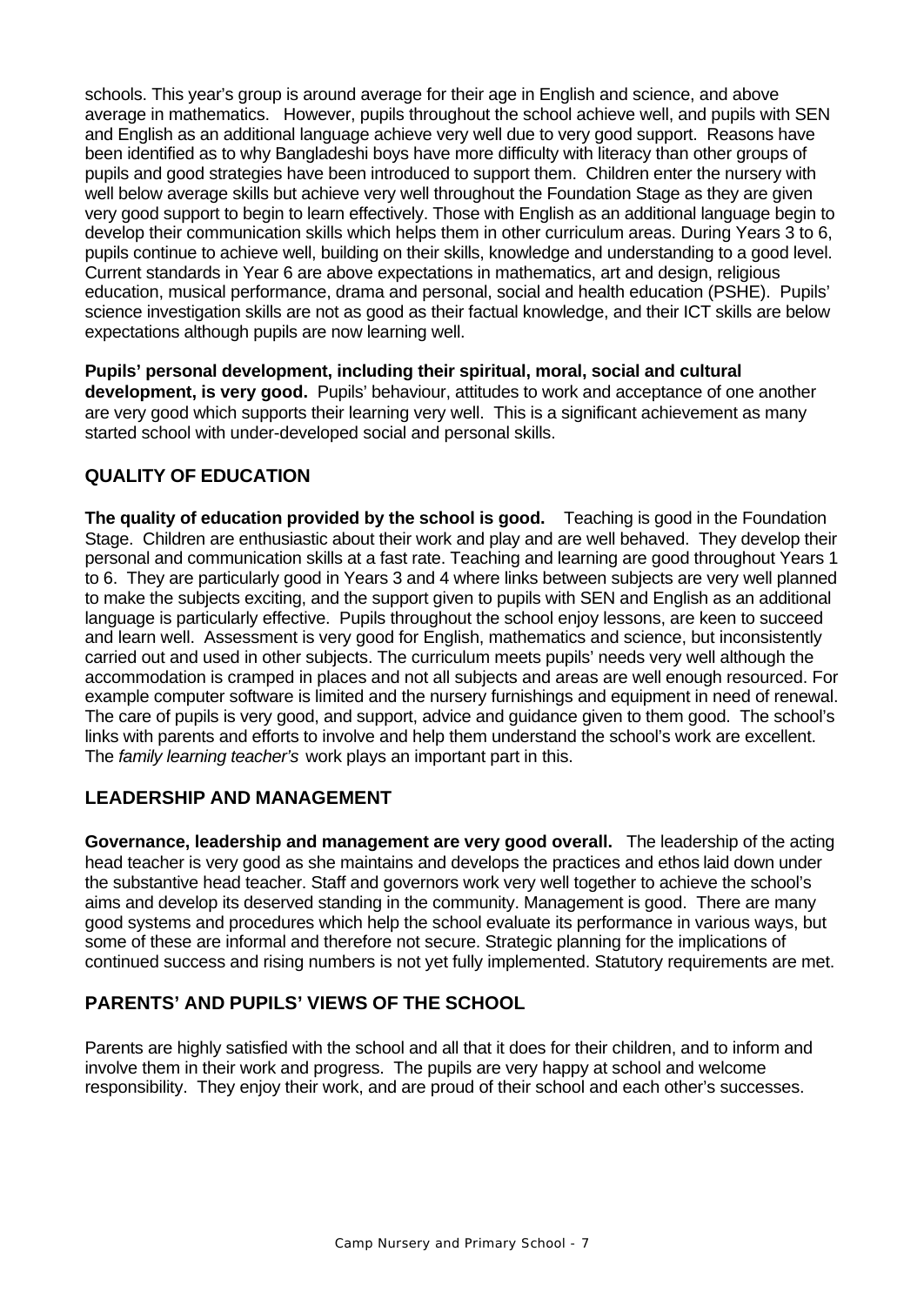# **IMPROVEMENTS NEEDED**

The most important things the school should do to improve are:

- Improve the consistency and consistent use of assessment in those subjects necessary;
- Continue to develop the provision and standards attained in ICT and science as planned.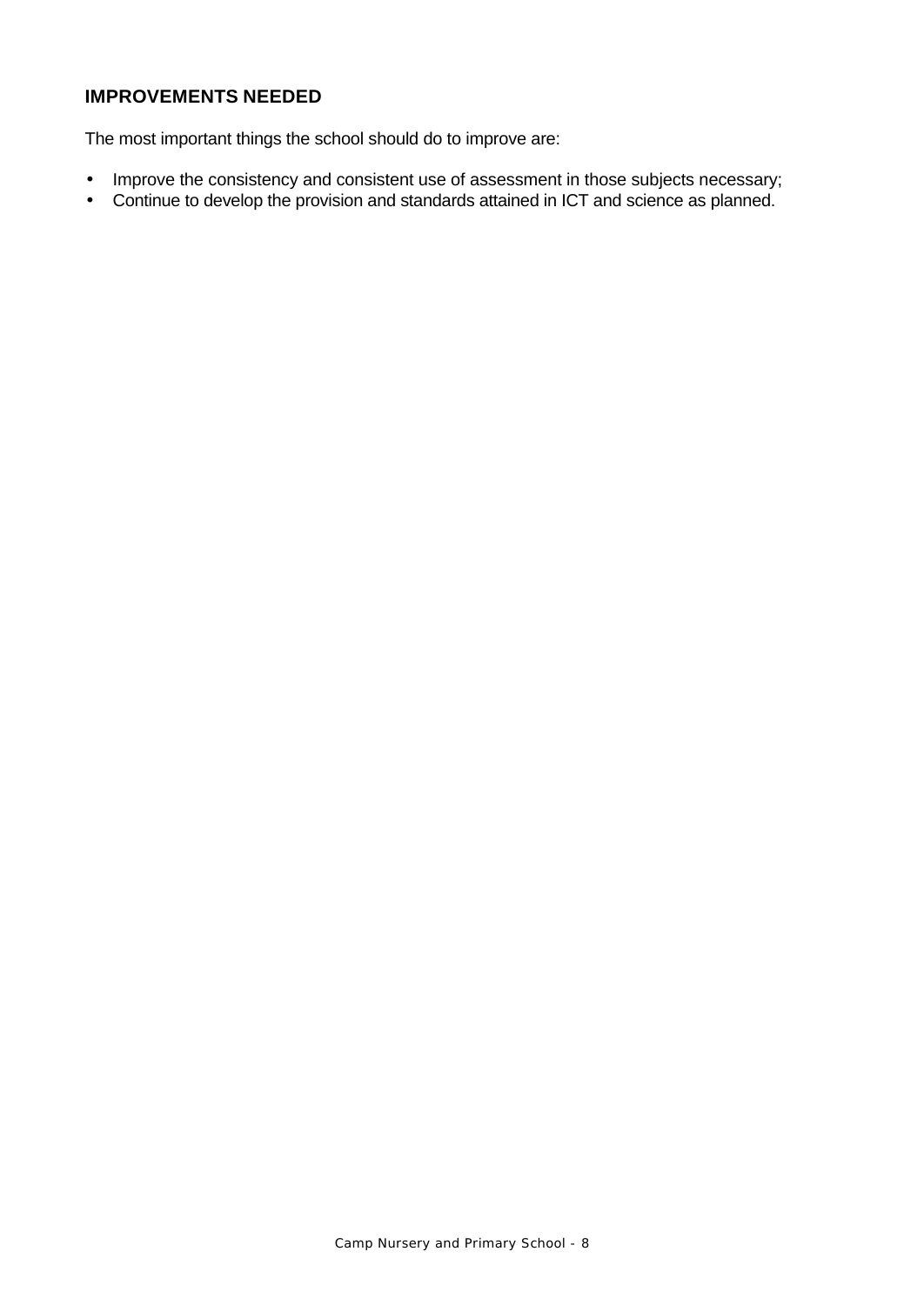# **PART B: COMMENTARY ON THE INSPECTION FINDINGS**

# **STANDARDS ACHIEVED BY PUPILS**

### **Standards achieved in areas of learning, subjects and courses**

Achievement is very good in the Foundation Stage, and good overall in Years 1 to 6. It is very good in speaking and listening, mathematics, religious education, art and design, drama and PSHE. By Year 6, standards attained are above expectations for pupils' age in these subjects and at expected levels in all other subjects except ICT where they are below expectations. Pupils with SEN and English as an additional language achieve very well.

#### **Main strengths and weaknesses**

- Pupils achieve well throughout the school;
- Children in the Foundation Stage, and pupils with SEN and English as an additional language achieve very well;
- Standards attained in the 2003 Year 6 national tests in English, mathematics and science were excellent;
- Standards attained in the arts are good;
- Pupils' progress in using and applying mathematics, and in writing in Years 3 to 6, is much improved;
- Pupils are now achieving well in ICT, but standards attained are currently below expectations for pupils' age by the end of Year 6.

### **Commentary**

1. Achievement and standards attained have both improved since the time of the last inspection. Children enter the nursery at various stages of development, but many have skills that are well below expectations for their age. These children have limited language and social skills; for example, some are unable to chew solids or speak in simple sentences. A large number have very little or no English. Children learn very well in the Foundation Stage, and the majority are on line to reach the goals expected by the end of their Reception year in most areas of learning. At the time of the inspection, the children were clearly settled, involved in their activities and learning very well. This was due to the very good curriculum, organisation and support, including very good bi-lingual support. By the time the children enter the Reception class, they are able to take full part in more structured lessons with support, as well as the free-choice activities, and continue to achieve very well. By the end of their Reception year, the majority of children are on line to have achieved most of the goals in five of the six areas of learning. Communication, language and literacy still present the most difficulties for many, which continues to affect their attainment across the curriculum.

| Standards in:      | School results | National results |
|--------------------|----------------|------------------|
| Reading            | 13.5(14.1)     | 15.7 (15.8)      |
| Writing            | 13.8(12.3)     | 14.6 (14.4)      |
| <b>Mathematics</b> | 15.1(16.0)     | 16.3 (16.5)      |

#### *Standards in national tests at the end of Year 2 – average point scores in 2003*

*There 15 pupils in the year group. Figures in brackets are for the previous year*

2. Pupils achieve well in Years 1 and 2, and further develop their social, speaking and listening skills, which supports their learning in the other subjects. Standards attained in the 2003 national tests for pupils in Year 2 are lower than they would be otherwise because of the very high percentage of pupils with English as an additional language. Their more limited English skills affect their test results, although their achievement is very good. In 2003, overall scores were well below average in reading, below average in mathematics, and average in writing when compared to similar schools. The writing results were particularly good and due to a very strong whole-school emphasis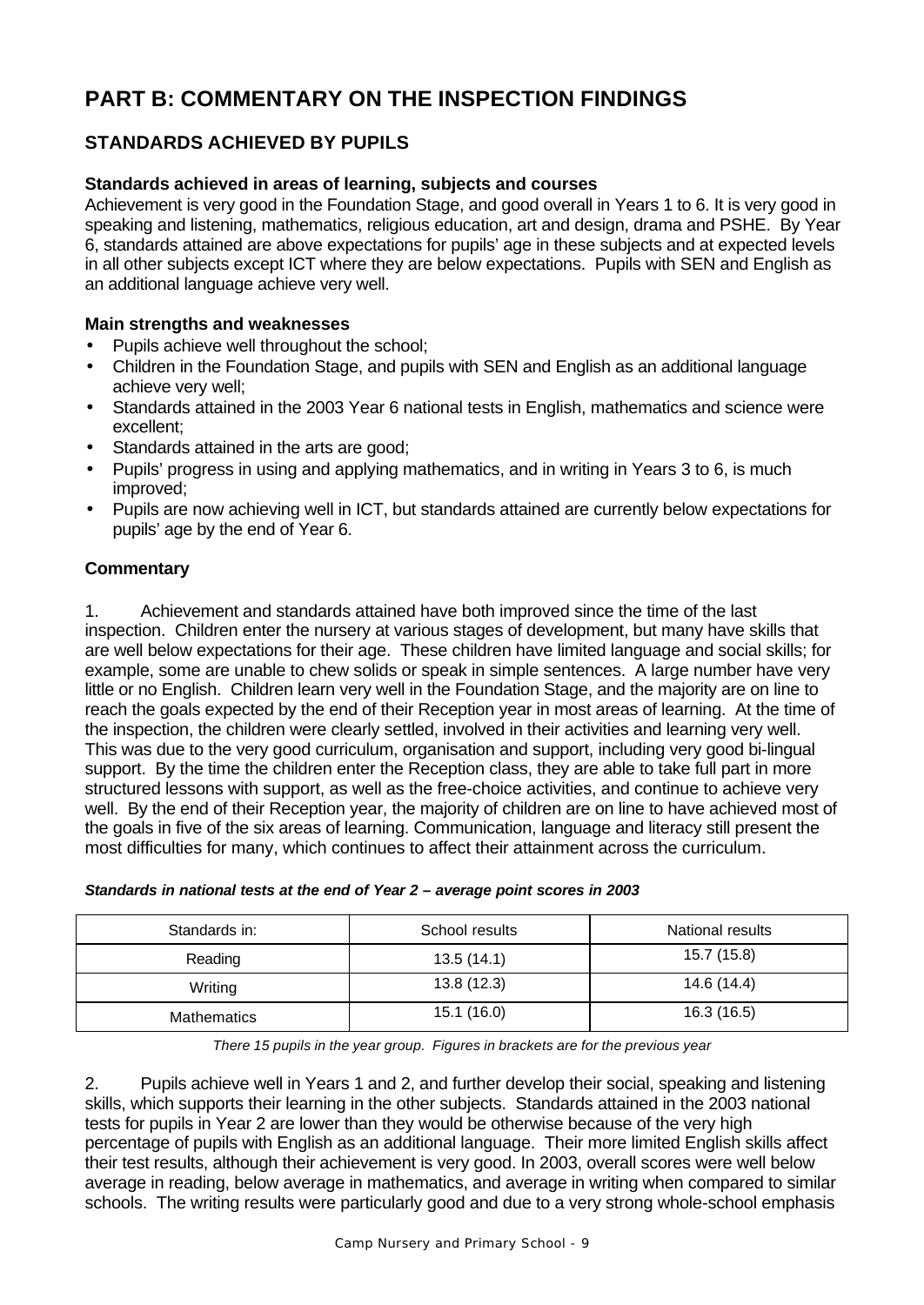on writing. The school is careful to analyse the test results by ethnic group, other than the Traveller pupils, because the oldest has only just entered Year 2. This shows that most pupils with English as an additional language (Pakistani, Indian, Moroccan and other groups) achieve as well as their peers with English as a first language. However, the Bangladeshi pupils – particularly the boys – generally do not. This is due to in part the lack of a written form of their home-language for some, and the difficulties they and their families therefore have with reading and writing. It is not an indication of special educational needs. Suitable strategies have been put into place to support these pupils and improve their attainment and achievement. The current Year 2 pupils are on line to attain better, overall, in the 2004 national tests, although the more limited English skills of some will still be a drawback.

3. Pupils achieve well throughout Years 3 to 6. Their performance in writing and in using and applying their number skills has improved very significantly since the last inspection due to a wholeschool focus and staff training on these aspects. There were only eight Year 6 pupils, and test results should be treated with caution. Nevertheless, these pupils attained exceptionally well in the 2003 national tests, and the school exceeded its targets in both English and mathematics. In comparison with national averages and similar schools the results were very high.

4. All eight pupils reached Level 5 in English – that is the expected level for thirteen year olds. All eight reached at least Level 4 - the level expected for their age in mathematics, and over a third achieved Level 5. In science, all eight reached at least Level 4, and almost all reached Level 5. This high achievement is due to the good teaching which builds up pupils' skills, knowledge and understanding systematically. Pupils with English as an additional language are given very good support throughout the school, and this shows increasingly in the quality of their work the older they get. Over half of last year's Year 6 pupils had English as their second language, and their achievement was outstanding. Similarly, pupils with SEN are given very good support to help them achieve as much as they can. The current Year 6 cohort is not likely to attain so well in the 2004 tests, and targets have been set accordingly. Inspection judgements confirm this; pupils are, overall, performing at around average levels for their age in English, mathematics and science, with some above, and some below average for their age.

5. Throughout the school, pupils' achievement in art and design, religious education, drama and musical performance, and PSHE is very good, and by the end of Year 6, standards are above average for their age. This is due to good teaching, the school's ethos of celebration of diversity and the school's emphasis on the Arts as an important and exciting part of the curriculum. Provision in ICT has improved since the previous inspection – particularly since the introduction of the computer suite. Pupils are now achieving well. However, they have not yet caught up sufficiently in what they know, understand and can do, and the skills of the older pupils are below expectations for their age.

### **Pupils' attitudes, values and other personal qualities**

6. Pupils' attitudes, behaviour, relationships and personal development, including their spiritual, social, moral and cultural development are all **very good**. Attendance is **satisfactory.**

### **Main strengths and weaknesses**

- Pupils' behaviour, attitudes and personal development are very good. They reflect the school's *Statement of Respect* which underpins the excellent ethos;
- Pupils value and make the most of all the opportunities provided;
- Relationships are very good, and racial harmony is excellent;
- Pupils have high expectations of themselves and enjoy taking responsibility;

#### **Commentary**

7. Pupils have very positive attitudes to school which motivates them to make the most of all opportunities given, and to learn well. This maintains the strong position noted at the time of the last inspection. Pupils talk about school in an excited way, for example "This is a very good school." "It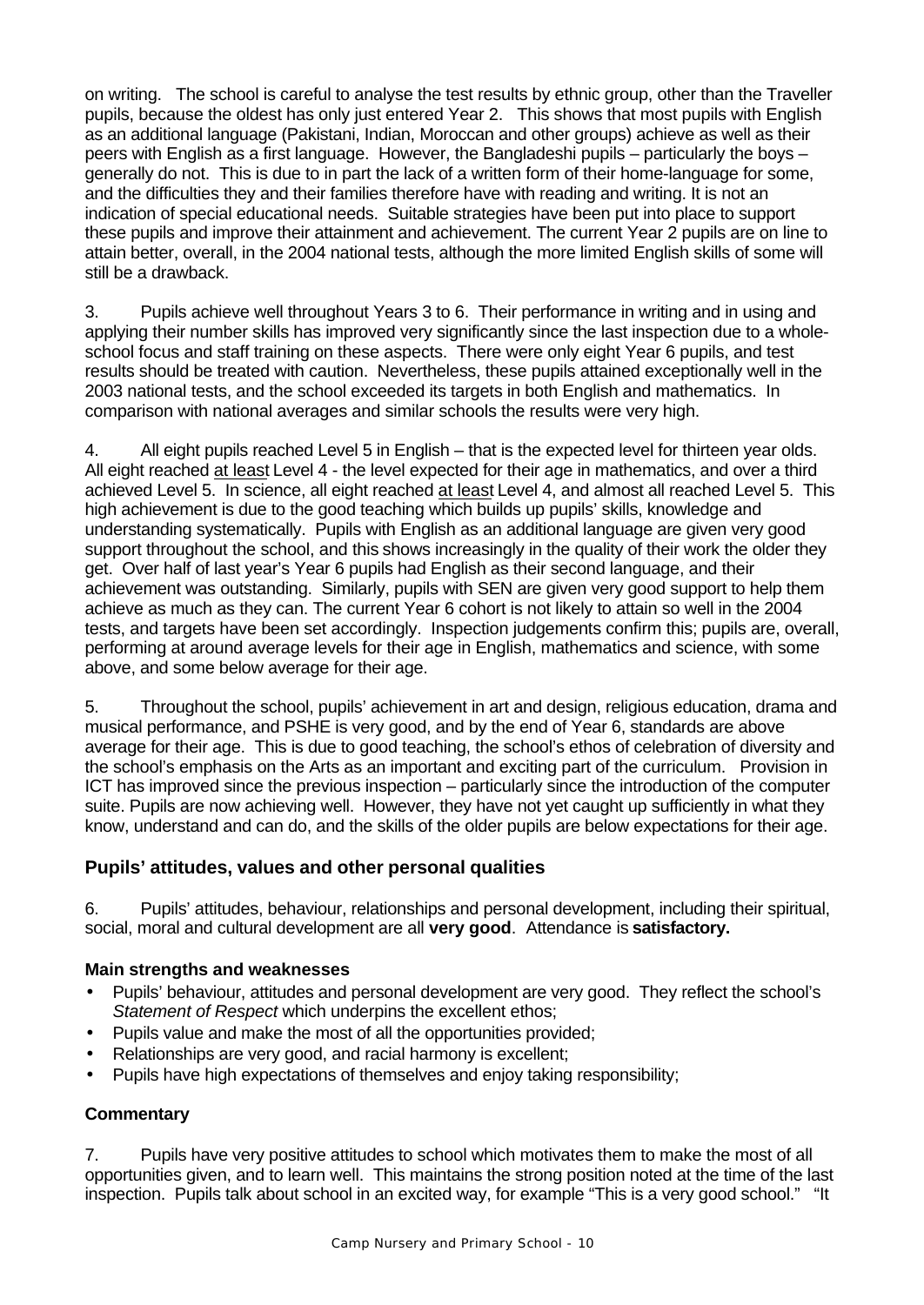is never boring." "The teachers are nice and fair and they teach us new things". Pupils listen attentively in lessons, quickly settle to their work and try their best. The presentation of their work is good and reflects their efforts. The cultural diversity of the pupils is celebrated loudly through displays of their work, topical issues such as *Black History Week,* and interesting cultural displays, such as items used in religious celebrations. In addition, every pupil is highly respected and valued as an individual by both staff and fellow pupils. This is at the centre of the *Statement of Respect* which sets out the school's moral code. As a result, there is excellent racial harmony within the school. This positive support of pupils' personal development starts as soon as they enter the nursery. Due to the very good provision throughout the Foundation Stage, children develop their personal, social and emotional skills very well and most are on line to achieve the goals set for this area of learning by the end of their Reception year.

8. The pupils celebrate each other's success and listen carefully to others' points of view with genuine interest. This gives them confidence when contributing to class discussions. Adults are very good role models; they are calm, respectful, patient and caring, and implement the school's systems for maintaining and rewarding good behaviour fairly and consistently. As a result the moral development and behaviour of the vast majority of pupils are very good. At lunchtime the pupils were observed inventing games, skipping and playing football in a responsible and enjoyable way. Older pupils were playing with, and looking after, the younger ones so that no one was left out. Pupils say that there is no physical bullying and that the teachers deal with any rare incidents such as name calling quickly and effectively. They say that they can share any worries with staff, because they know they will be listened to and supported.

9. Staff ensure that pupils have time to reflect and think deeply about issues in lessons and assemblies, which contributes well to their spiritual development. The very good provision for social development in the everyday work of the school ensures that the pupils have an advanced sense of responsibility and maturity. The representatives on the School Council diligently carry out a range of responsibilities, which includes showing visitors around school, which they do very well. Even the youngest members contribute sensible ideas in meetings, for example when discussing fund raising activities for Children in Need. Strong links have been established with a school in South Africa which are extending pupils' understanding of social systems and global citizenship.

#### *Attendance in the latest complete reporting year (%)*

| Authorised absence |     |  | Unauthorised absence |     |
|--------------------|-----|--|----------------------|-----|
| School data        | 4.8 |  | School data          | 1.5 |
| National data      | 5.4 |  | National data        | 0.5 |

*The table gives the percentage of half days (sessions) missed through absence for the latest complete reporting year.*

10. Pupils' attendance is broadly average overall, although unauthorised absence is above the national average, largely due to parents withdrawing their children to take extended holidays in term time. The school goes to great lengths to promote good attendance, involving, for example, *the family liaison teacher* and the local *Imam* (religious leader.) Attendance is improving and the majority of parents ensure that their children attend school regularly and arrive punctually.

# **QUALITY OF EDUCATION PROVIDED BY THE SCHOOL**

11. The quality of education is **good** and has some very good aspects.

### **Teaching and learning**

12. Teaching and learning are improved since the last inspection and are **good** throughout the school, and often very good. Assessment is **satisfactory** overall.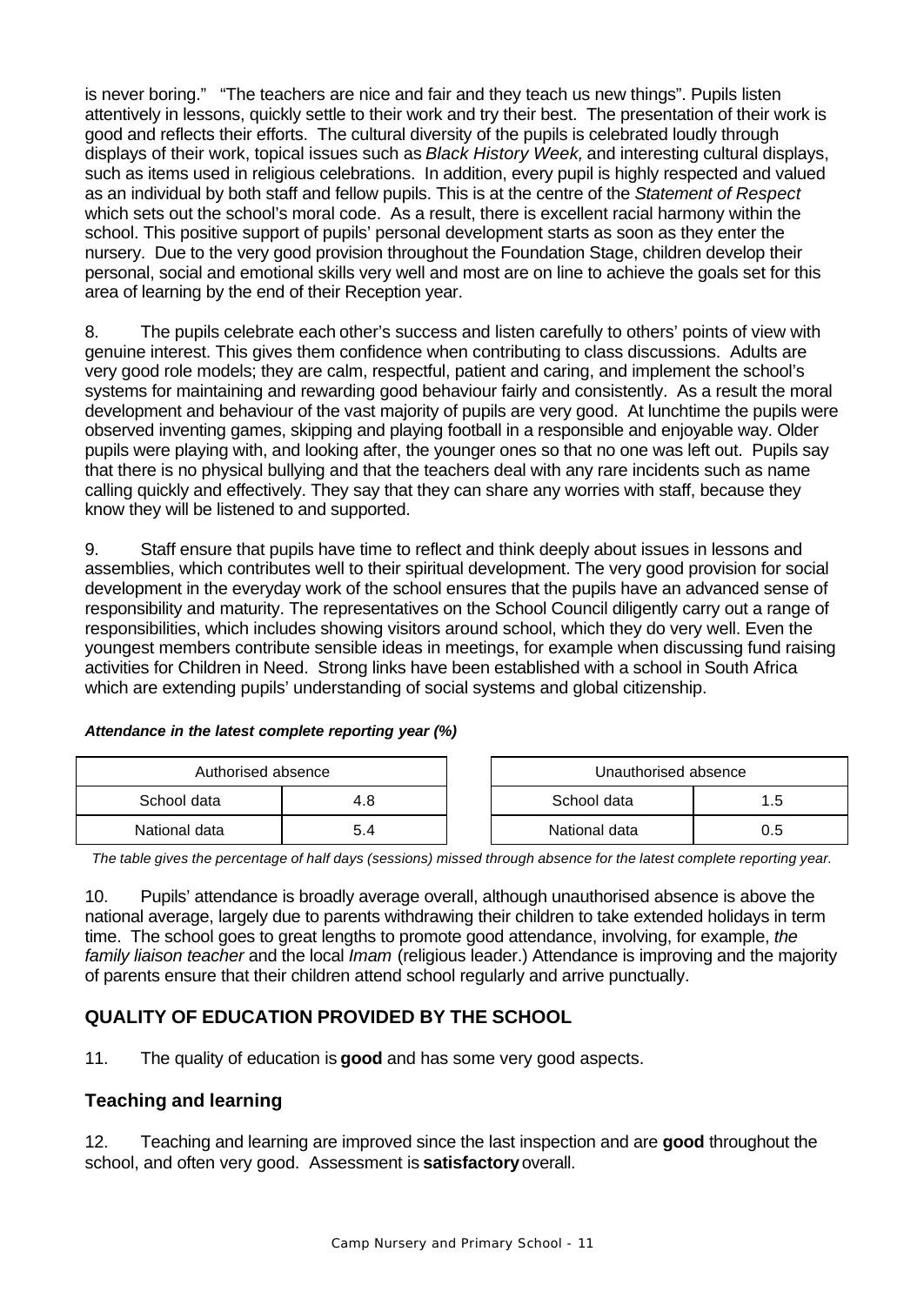#### **Main strengths and weaknesses**

- Pupils learn well because the good teaching is underpinned by careful planning and teachers' high expectations of pupils;
- Assessment is good and well used in English, mathematics and science but this does not extend to other subjects;
- The provision for pupils with English as an additional language and SEN is very good and gives all pupils equal opportunities for learning;
- Teaching assistants support learning very well;
- Pupils have a good understanding of how well they are learning;
- Good opportunities for speaking and listening are given in all lessons;
- Occasionally, lessons do not go according to plan and time slips by.

### **Commentary**

#### *Summary of teaching observed during the inspection in 31 lessons*

| Excellent | Very good | Good     | Satisfactory | Unsatisfactor | Poor     | Very Poor |
|-----------|-----------|----------|--------------|---------------|----------|-----------|
| 1 (3%)    | 5(15%)    | 13 (43%) | 10 (33%)     | 2(6%)         | $0(0\%)$ | $0(0\%)$  |

*The table gives the number of lessons observed in each of the seven categories used to make judgements about lessons; figures in brackets show percentages where 30 or more lessons are seen.*

13. Teaching is good in the Foundation Stage, and children learn very well. There is a very good emphasis on children's personal, social and emotional development, and on improving their communication, language and literacy skills. Children with English as an additional language are very well supported by bi-lingual staff, who move in and out of community languages in their everyday speech to help children understand, and also take small groups for focused work. For example, a bi-lingual support assistant took a small group of Reception children to go through the story of *Goldilocks and the Three Bears* in their own language. This ensured they could then do the work set for the whole class on sequencing pictures of events in the story.

14. Teaching in the rest of the school is good overall, and has improved since the previous inspection. A small amount of unsatisfactory teaching observed was judged to be uncharacteristic in the light of the quality of pupils' work, their positive attitudes and the good progress made in class. Teaching in Years 3 and 4 is particularly good, and pupils make rapid progress which gives them a very good foundation for working at a more advanced level in Years 5 and 6. Science teaching is satisfactory overall, as teachers are not completely secure about teaching investigations, and teaching involving ICT in other subjects is limited by the lack of sufficient software. All pupils, including those with SEN and English as an additional language, have their needs very well met by careful planning and good support from teaching assistants. This is reflected in the good quality work that is produced. Some of this support is specialised and very effective, for example one-to-one assistance for a pupil with complex SEN, and focused work with pupils with English as an additional language. This enables all these pupils to have equal opportunities for learning as their peers. Teachers are very aware of the need to support all pupils' speaking and listening skills. They give them opportunities to extend these in all lessons which contributes to their good achievement.

15. Factors which make teaching good include high expectations of the pupils to work hard, conform and behave well, which they live up to. Teachers have very good relationships with the pupils which encourages and motivates them to do their best. Teachers generally demonstrate very good subject knowledge which means that they can elaborate on ideas, answer questions and make the topics interesting. Teachers are very adept at linking subjects together, and often remind pupils of similar work covered in other subjects. They use lesson objectives very well, outlining to pupils what they will learn at the start of a lesson, and coming back to them at the end to check whether pupils have understood and learned. This day-to-day assessment is good and means the pupils know what they are doing, and why. Features of less effective lessons include time slippage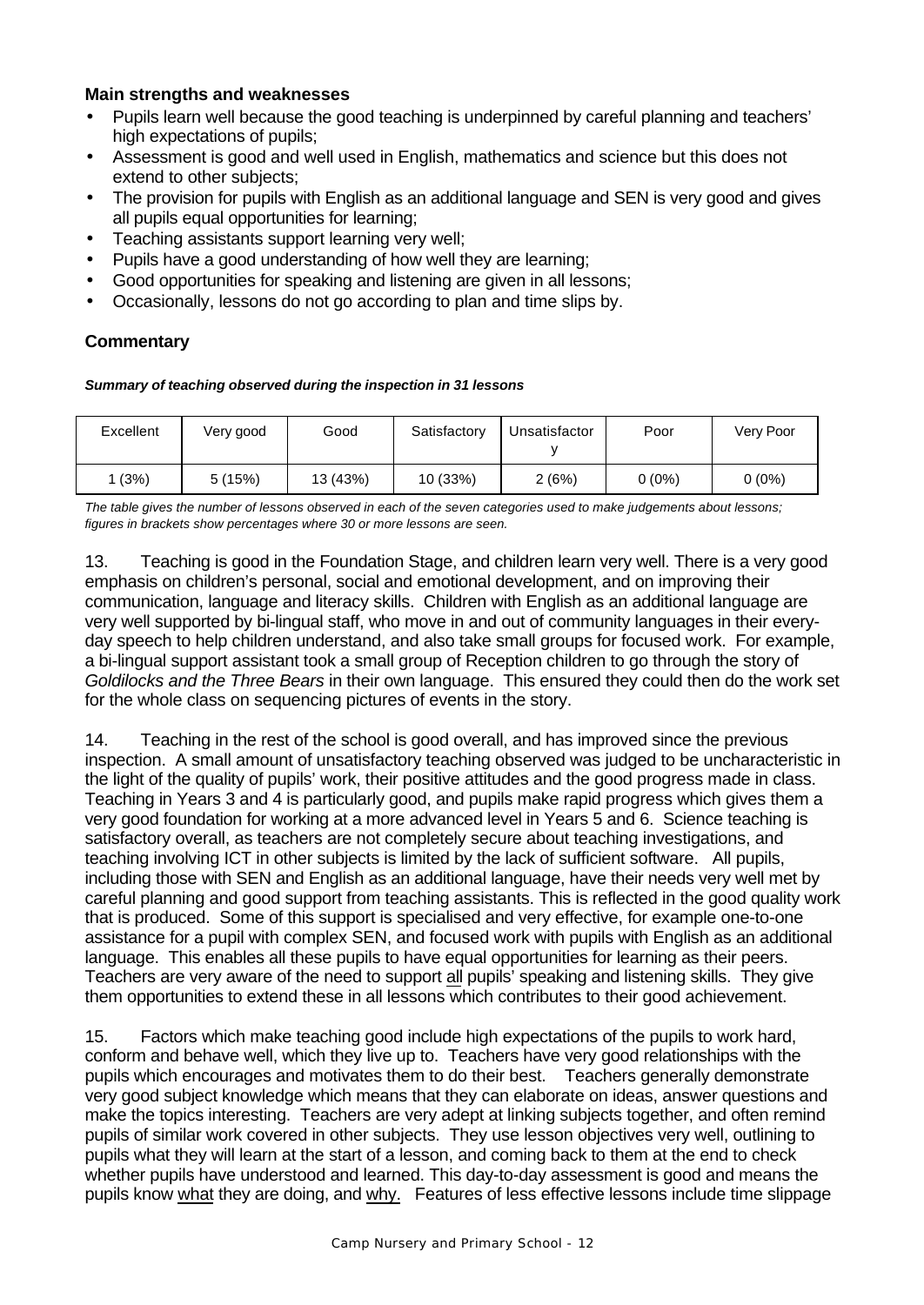– such as lessons not running to time, and parts of the planning not being followed through. In a music lesson for the older pupils, too much time was spent on discussion and evaluation, and not enough on making music, which should have been the main purpose of the lesson.

16. Teachers mark pupils' work very effectively. Comments are constructive and tell the pupils how to improve their work. In addition, most teachers ask pupils to evaluate their own work frequently and these two systems, plus personal support and guidance, enable pupils to have a very good understanding of how they are doing and what they need to learn next. Assessment of what pupils know, understand and can do informs teachers about the standards pupils attain and supports their lesson planning. This assessment is particularly strong in the termly measuring of pupils' progress in the core skills of English and mathematics. Teachers use this information to guide their pupils towards learning objectives, which are a key part of nearly all lessons in English, mathematics and science. Tracking of pupils' progress and supporting learning by establishing clear objectives is not as well developed in other subjects. For example, in ICT the targets for pupils' learning are not yet made sufficiently clear to them and they cannot talk as fluently about what they have learned as in English and mathematics. In subjects other than English and mathematics, teachers use their short-term plans to record ongoing progress, and they do have a good understanding of what their pupils know. However, the recording is flexible and different teachers do it in different ways. In itself, this works satisfactorily, but it can give rise to inefficiencies in the passing on of information about individual pupils from one adult to another.

# **The curriculum**

17. Curriculum provision is **good** overall. The breadth of curricular opportunities is **very good** and equality of access and opportunity for pupils is **outstanding.** Enrichment through additional activities is **good,** and accommodation and resources are **satisfactory.**

#### **Main strengths and weaknesses**

- Cross-curricular links are very strong and capture pupils' imagination;
- Provision for literacy, speaking and listening are of a high standard;
- Pupils with special educational needs receive a very good curriculum;
- The programme for teaching personal, social and health education is very good;
- The range of activities in the arts and the participation by the pupils in these, is very strong;
- Parts of the accommodation are in need of refurbishment and repair; other areas are cramped, limiting the scope of some activities;
- The quality and quantity of computer software is limited, and some of the resources in the nursery are worn and tired.

### **Commentary**

18. The curriculum has developed well since the last inspection. The most significant improvements are in the linking of subjects together; the increased focus on the arts, and the use of the outdoor area in the Foundation Stage as an "extra classroom" which has given the children a much wider and more exciting start to their education. All statutory requirements are met and the curriculum supports the achievement of all pupils, including those with SEN and English as an additional language. It prepares the children and pupils well for the next stage in their education.

19. The school works effectively to develop identified weaknesses. For example, staff training and a focus on the use and application of mathematics has improved the mathematics provision considerably and, as a result, pupils' learning and test results. Pupils are now much more confident when applying their skills to problems and when giving verbal explanations of their work. Similar work on developing pupils' scientific investigation skills has recently begun. The Foundation Stage curriculum is very good and meets the needs of both nursery and Reception children very well. However, the nursery classroom looks rather out of date, for example some shelving looks "industrial" in grey metal, and the draining board by the sink is old, scrubbed wood. Resources,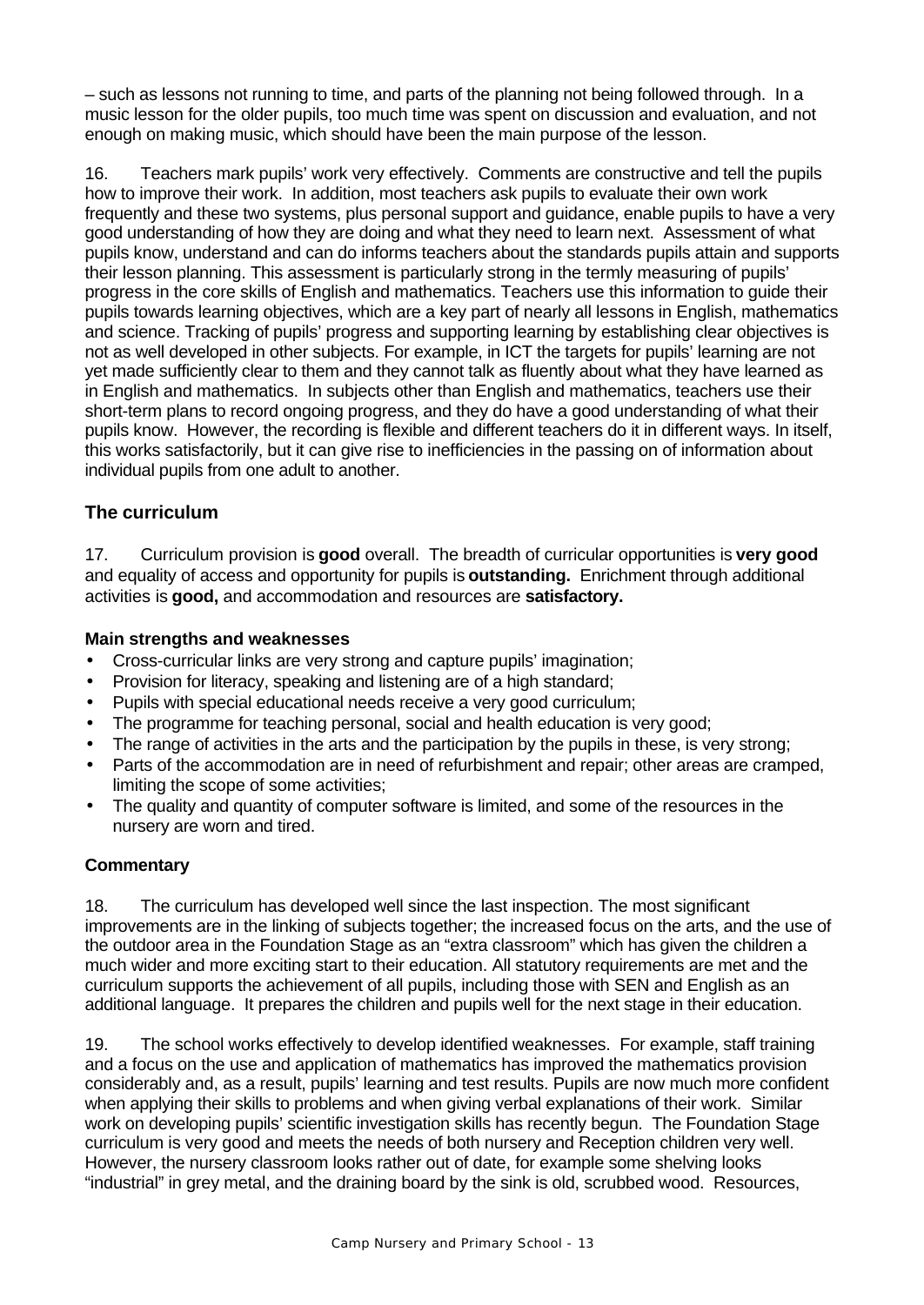similarly, are tired and need renewing so children can make the very best of their learning through play.

20. The school rightly prides itself on its provision in the arts. The curriculum and activities available to pupils out of school time, for example participation and success in national competitions and local arts festivals, demonstrate this very well. Evidence of pupils' work and learning is everywhere in the school and in a series of exceptional portfolios and videos. Pupils are confident and imaginative: the outcome of their work is always good and sometimes breathtaking.

21. Carefully planned cross-curricular links make learning interesting and motivating for the pupils. For example, in Years 1 and 2, history topics are planned to coincide with and support literacy, design and technology and art. There has been a series of very successful themed events, such as *Black History Week*. During the inspection, pupils spontaneously referred back to these and what they had learned. All teachers bear in mind that language is a key element in learning in any subject, and that pupils have a wide range of understanding of English from limited to relatively sophisticated; teachers strive to meet the needs of all. They make sure that pupils who speak English as an additional language are as well provided for as those who speak English as a first or only language, for example by use of support staff to help explain, and by prompting pupils to listen carefully or give answers in whole sentences.

22. The planning and provision for pupils with SEN is very good. Group and individual support is used flexibly and effectively to help the pupils learn. Individual education plans ensure that each pupil's needs are properly planned for, and clear targets help them understand what they need to do to overcome difficulties. Pupils' work and progress are overseen carefully and effectively by the coordinator, who has developed expertise in the area, especially in supporting literacy. He is keen to extend this further into numeracy. The school's co-ordinator for pupils with English as an additional language also keeps a close eye on how well the different ethnic groups within the school are achieving, and adaptations are made to the curriculum to support those doing less well. For example, role-play for the youngest children is often oriented towards boys – such as a builder's yard - to appeal to their interests and get them involved.

23. A great deal of thought has gone into the planning of the programme for personal, social and health education (PSHE), and includes the curriculum for citizenship. Time is given for pupils to consider topical issues, such as the war in Iran. The current focus is on the 'Healthy Schools' initiative which promotes learning about good lifestyles, like sensible diet and taking exercise. The PSHE programme is threaded through the everyday work of the school, with particular foci in different subjects at different times. It is very well complemented by the very good provision for pupils' personal development and pupils' skills are very well developed as a result.

24. Although the school is bright and the staff make the very best of it, parts of it are in need of refurbishment, and the roof is in need of significant repair. Classrooms are very variable in size - a few are full with only 20 pupils in them, which limits the type of activities that can be planned although shared areas are used well to compensate for this. Other classrooms are vast, and two classes can be very easily accommodated with plenty of room to spare. Not all classrooms have easy access to running water. Fortunately, the hall is of a good standard and constantly available as there is a separate dining room. The school has invested heavily and wisely in computers, and in particular, in a new computer suite. Despite some teething problems in the network, pupils learn well through this resource. However, the range and quality of software currently available for teachers to use with their classes is limited.

# **Care, guidance and support**

25. Pupils receive **very good** care, and the support and guidance given to them is **good.** They are **well** consulted and involved in the life of the school.

### **Main strengths and weaknesses**

• Pastoral care is excellent, and based on very good relationships;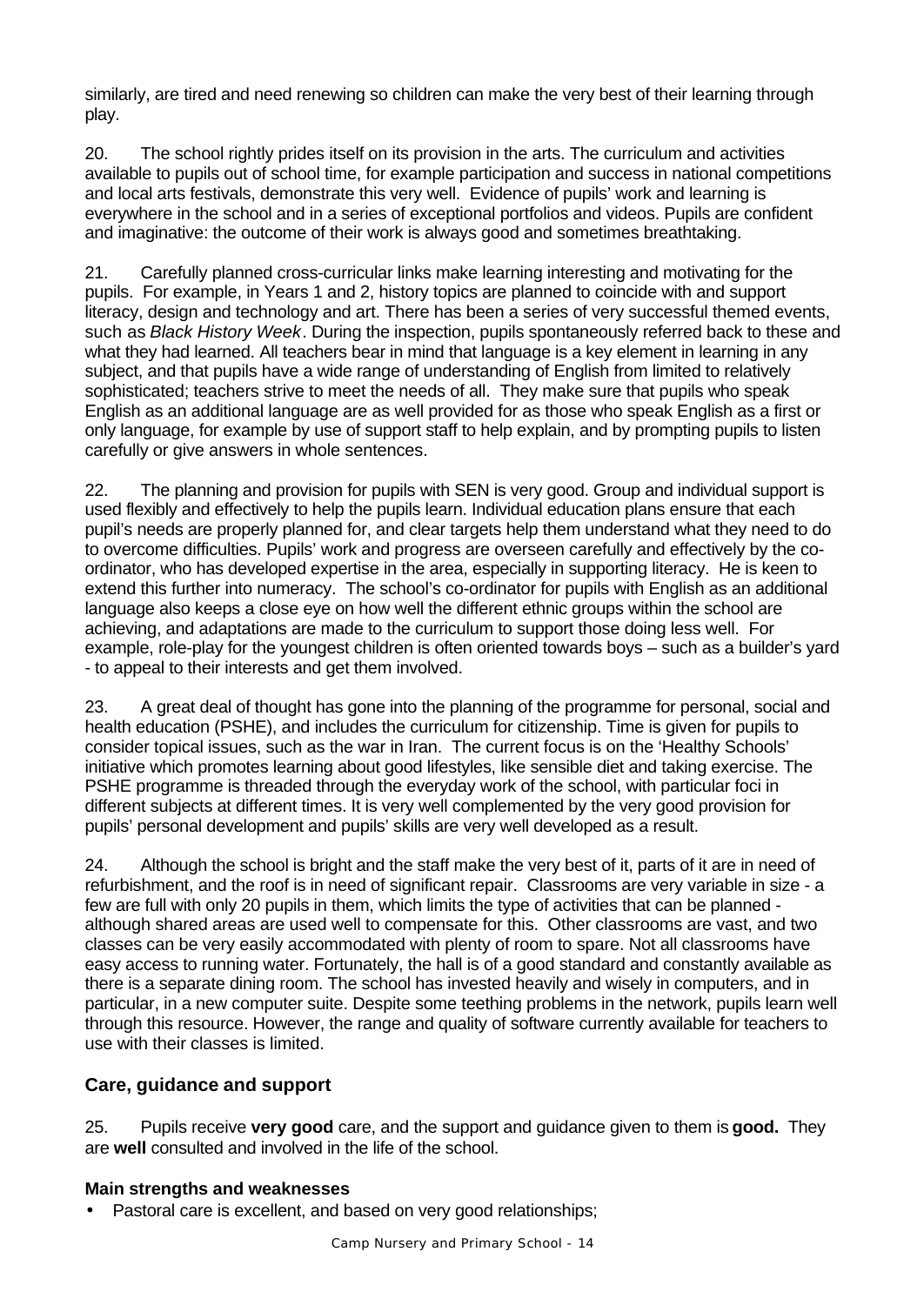- Pupils' health, safety and welfare are given a high priority;
- Pupils have good opportunities to take responsibility within school, and their views are taken seriously;
- The procedures for tracking and supporting pupils' English, mathematics and personal development are good, but in other subjects they are too variable.

### **Commentary**

26. This area has improved since the previous inspection. Pupils told inspectors how happy they are in school, and their questionnaire results confirm this. Parents, too, indicate that they are very satisfied with the school and its approach to their children's care and education. Pupils say they are confident in talking over their work or worries with staff, because they know they will be listened to, and some pupils approach the head teacher directly. The school has a well-stated ethos, outlined in its *Statement of Respect,* which stresses the importance of each individual. Staff work hard to give support and guidance to pupils with SEN and English as an additional language so that they achieve well and are included in all that the school does. The *family learning teacher* plays a great part in developing the pupils' confidence by liaising with parents and pupils with English as an additional language to explain the school's procedures and practices. This inclusive philosophy is evident in practice; all pupils feel valued and accepted, whatever their ethnicity, ability and gender, and build harmonious relationships with one another and with staff. They are proud of their school and the part they play in its everyday life. The pupils understand the importance of the school's unique ethos, for example one pupil asked his prospective secondary school about their *Equal Opportunities policy.*

27. Induction procedures are very good, both when children start at school and when they move to secondary school, which reflects the strong, trusting relationships between pupils and staff. Staff know each individual pupil very well, and offer them high quality support and guidance on the basis of this knowledge. However, procedures for tracking pupils' progress in subjects other than English, mathematics and science are not consistent, nor consistently used to inform planning for their development. This can result in inefficiencies in the passing on of information about individual pupils from one adult to another, and in the clarity of pupils' targets for learning. Procedures for ensuring the safety and well-being of pupils are very good, and are very well managed and monitored. For example, child protection procedures meet statutory requirements and the school exercises its responsibilities for health and safety with vigilance and care.

28. Pupils' collective views are taken as seriously as their individual views and opinions. The School Council is very well established and members bring forward their classes' ideas for discussion; this regularly leads to developments in the school, such as in the organisation of playtime. Members of the School Council are given additional responsibilities, such as showing visitors around the school. They do this very effectively, explaining its work as they go.

### **Partnership with parents, other schools and the community**

29. Partnership with parents is **excellent**. Links with the community are **very good** and those with other schools and colleges are **good**.

### **Main strengths and weaknesses**

- The school makes extensive efforts to work with, and include, parents from all ethnic groups;
- Parents are consulted sensitively and effectively, and their views taken into consideration in the school's work;
- Parents' views of the school are very positive;
- The school's links with the local and extended community are developing well.

### **Commentary**

30. This area has improved considerably since the last inspection when it was, nevertheless, good. Parents have very positive views of the school, and almost all are highly satisfied with all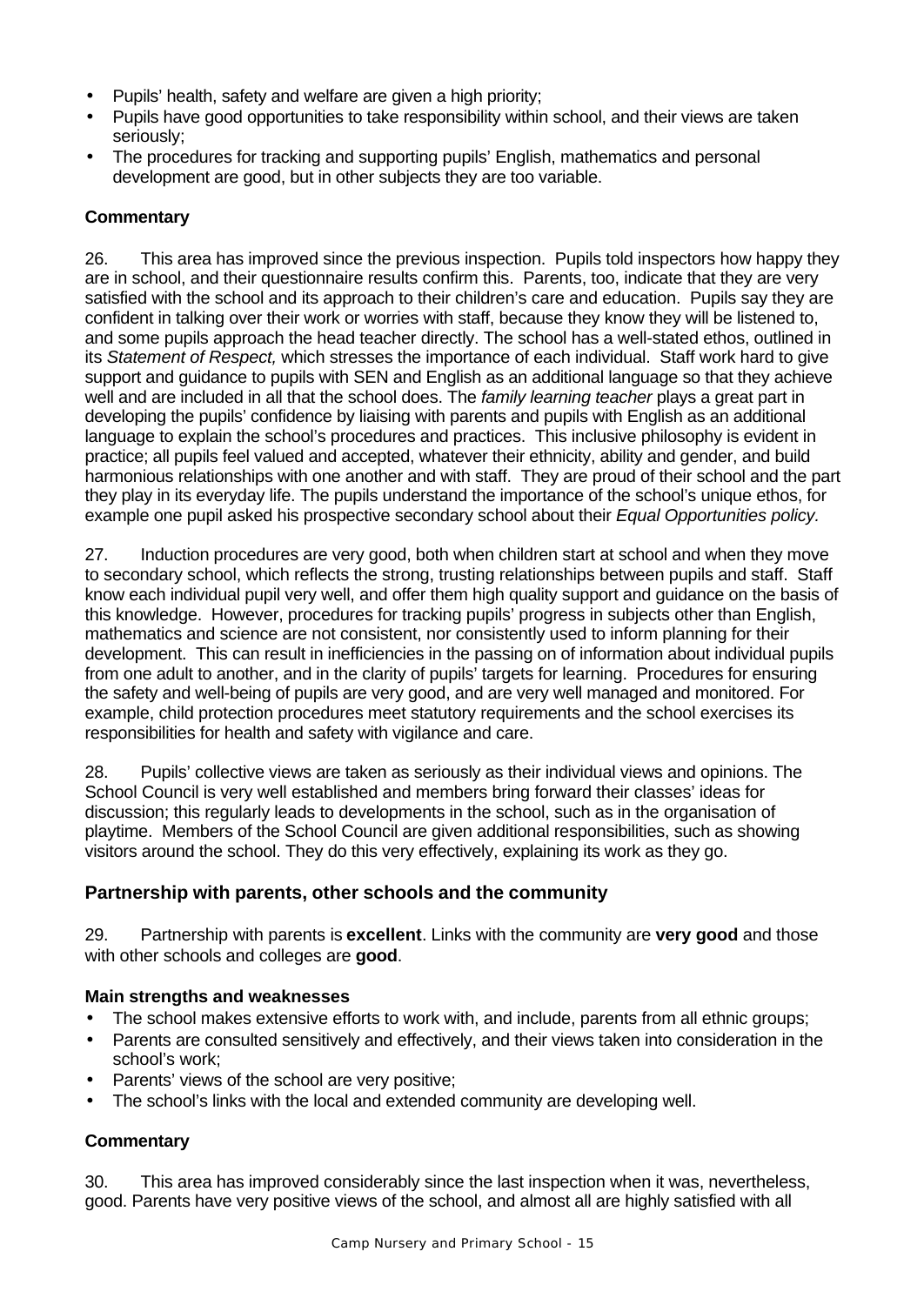aspects of its provision. A very small minority of parents expresses some concern about homework and the information on their children's progress. However, inspectors judge that newsletters, the general information provided to parents and the governing body's annual reports are very good, and the homework provided in each year group is suitable for that age. Reports draw well on the very good knowledge that teachers have of pupils and inform parents about work completed, targets set after discussion with their teacher, and their children's attitudes to school.

31. The school works very hard to forge links with parents and include them in all that it does. The staff are welcoming and make themselves available to parents at all times. They are ethnically mixed and do much to break down the barriers between ethnic groups. Informative workshops help parents of all ethnic groups to understand various school-related issues, such as the PSHE programme, national tests and how to support their children's literacy and numeracy at home. Parents' views are sought at these events, and in other ways, such as personal contact and via questionnaires. Their views are very well considered and influence the work of the school. The *Family Learning Teacher* is very well established and forms a very good bridge between the school and parents who speak little or no English. She runs various classes and events to support parents' understanding of their children's education, and organises visits to places of interest. She also supports some pupils in class by preparing them for lessons to come, and works with parents to help them understand the school's practices and principles, such as regular attendance. The local *Imam* (religious leader) has also been invited into school to stress the importance of regular attendance to some groups of parents.

32. Pupils' understanding of the wider world is developing well as they study world-based topics, different cultures, and through the school's links with a school in South Africa. Whilst some parents take their children on extended holidays in term time against the school's wishes, staff try to use this to advantage. Pupils are provided with a disposable camera and a diary so that they can make a journal of their time away, to be shared with their class on return. Some parents find it more difficult to help with their children's work at home because they do not read themselves, as their dialect does not have a written form. Instead, the school has started a very effective *Siblings Project* where older brothers and sisters at secondary school are encouraged to help their younger siblings. The school is becoming increasingly involved in the local community, through participation in various arts events and providing a venue for community activities such as Karate classes. Partnership with other schools and colleges is developing well with a good exchange of information and activities to prepare pupils for secondary transfer. Camp school is deservedly developing its name and standing in the community.

# **LEADERSHIP AND MANAGEMENT**

33. Overall, this is **very good**. Governance, and the leadership of the acting head teacher and key staff are all **very good.** Management is **good**.

### **Main strengths and weaknesses**

- Camp Nursery and Primary School is not complacent; all involved are seeking ways to improve it further;
- The head teacher set a clear and exciting vision for the school which the acting head teacher has pursued and developed vigorously;
- The support provided by the governing body is a significant element in the school's success;
- All senior managers are supportive of the acting head teacher and make significant contributions to the school although lines of responsibility are not always formalised;
- The school's managers do not look sufficiently strategically at where they would like the school to be in the future.

### **Commentary**

34. Leadership and management were judged to be strong at in the last inspection. Nevertheless, all involved at Camp are open and excited about ways of making it an even better school. All recognise that a commitment to the inclusion of all pupils, by valuing each one as a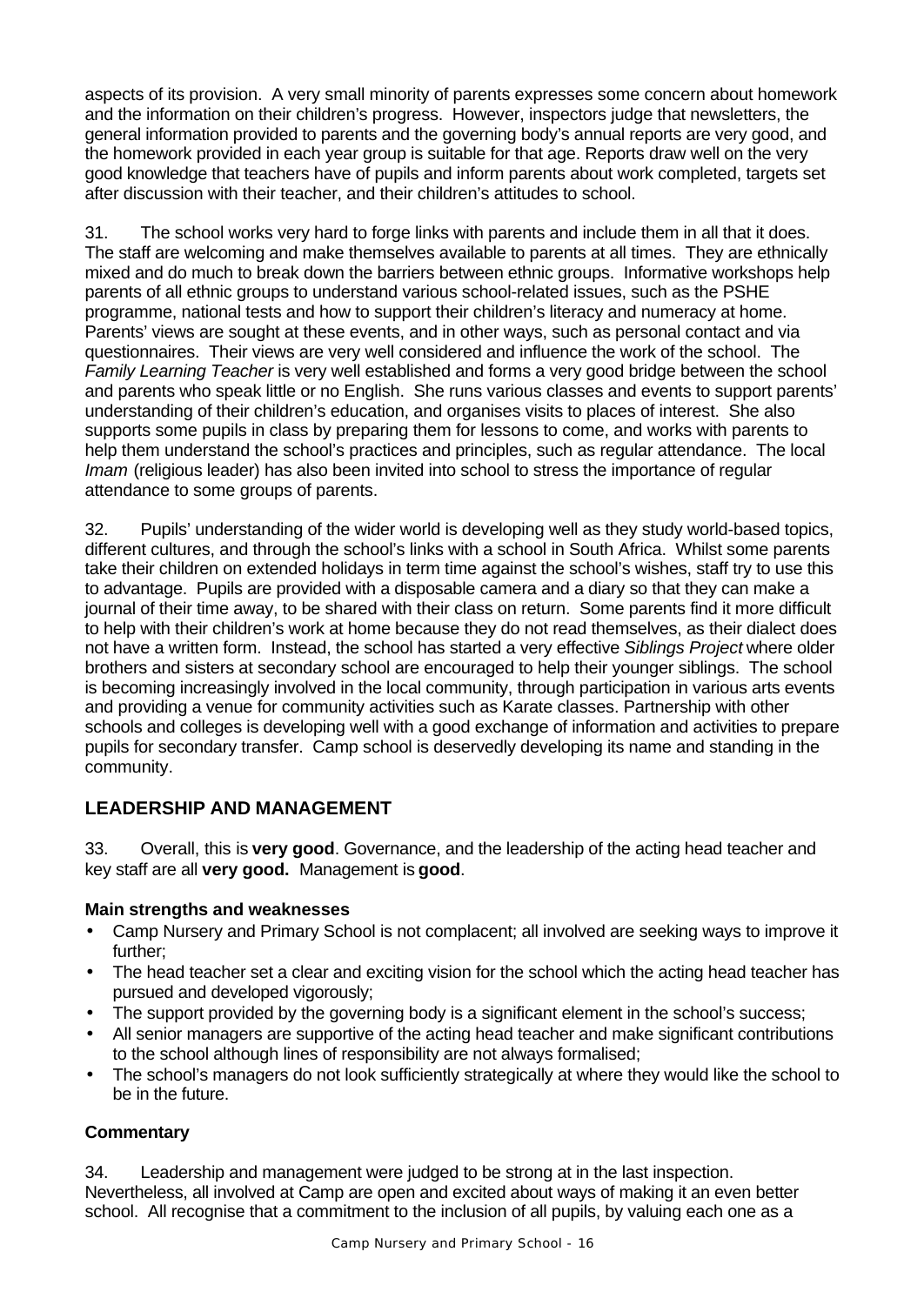unique individual, is central to the school's work. The governors, whilst clear about the school's strengths, understand that they can improve these further and also build up areas which are not as good. The concerned attitude of the Governing Body and the direct involvement of governors are a significant part of the school's continuing drive for improvement. Although the vision for the school was formulated and agreed under the substantive head teacher, the acting head teacher has worked hard to further it. Her desire to provide well for all the pupils has a very significant and positive impact on the school. This leadership role is fulfilled in an unassuming and inclusive manner that further promotes the involvement of staff, parents and governors.

35. Governors question practice and procedures at the school as they should, and they also do a great deal in the community to promote the school. When potentially difficult issues arise, such as teaching about sex and relationships, governors go out of their way to explain to and support both the school and parents. The effect of this is seen in the very close links between parents, the community and the school.

36. Staff with management and other responsibilities beyond the classroom promote the school well and make a good contribution to the quality of education and pupils' achievement. The management and co-ordination of provision for pupils with SEN is very good, and they achieve very well. The provision of education for pupils who speak English as an additional language is effectively organised and managed, although not always based on well-defined management systems or lines of responsibility. Nevertheless, these pupils also currently achieve very well. The acting deputy head teacher has provided high quality support to the acting head teacher and staff. The head of the Foundation Stage, although only in post for a few months, has successfully started to develop the provision for the youngest pupils.

37. There is a very positive atmosphere at Camp and a determination to provide an all-round education for pupils, and to do this as well as possible. Inclusion is promoted at all levels. Decisions and developments are always carefully considered, often by all staff. The school's improvement plan is an effective document, in no small part because of the wide consultation that is undertaken before it is drawn up. The setting of objectives for school improvement and monitoring of progress made towards achieving them, are carried out with the full involvement of governors and staff. Termly monitoring of pupils' attainment and progress in English, mathematics and science allows teachers' planning and the overall school foci to reflect the needs of most of the different groups within the school. This does not yet extend to looking at and supporting the achievement of the Traveller pupils as a distinct group, but now that the oldest pupil is in Year 2, the senior managers acknowledge this as an important development. Careful monitoring a few years ago showed that pupils' strong mathematical skills were not matched by their ability to apply these skills. A whole school approach to correcting this has been very effective and resulted in the improvement of pupils' achievement in this aspect.

| Income and expenditure $(E)$   |         |  |
|--------------------------------|---------|--|
| Total income                   | 643,683 |  |
| Total expenditure              | 613,715 |  |
| Expenditure per pupil<br>3,588 |         |  |

| Income and expenditure $(E)$ |              | Balances (£)                                |        |
|------------------------------|--------------|---------------------------------------------|--------|
| Total income                 | 643,683      | Balance from previous year<br>55.914        |        |
| Total expenditure            | 613,715      | Balance carried forward to the next<br>vear | 85.882 |
| Expanditure per pupil        | <b>3 588</b> |                                             |        |

38. The school has saved a higher than usual amount of money to carry forward into the next financial year. This is because of concern about financial responsibility for the repairs that need to be undertaken to the fabric of building. The amount is appropriate: planning and procedures to cover these necessary improvements are being well managed by the acting head teacher and governing body. Day-to-day financial procedures at Camp are very effective. A recent financial audit carried out by the local authority was very positive about the way that the school's money is managed. However, longer term strategic and financial planning has not been as well pursued as the planning for modifications to the accommodation. For example, increasing the number of pupils on roll by virtue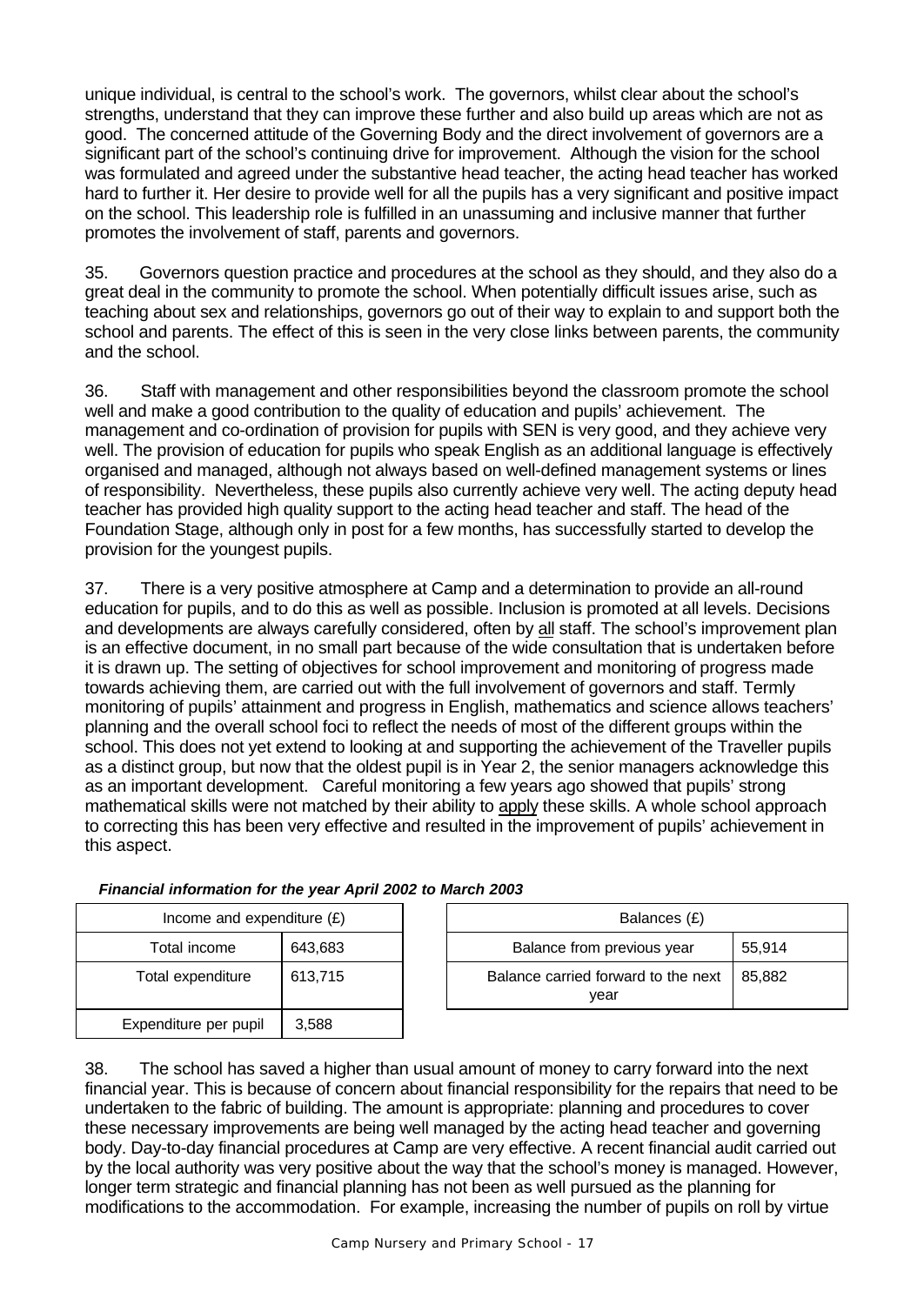of the school's success would have an impact on the leadership, management and structure of the school that could be planned for now; currently this not happening.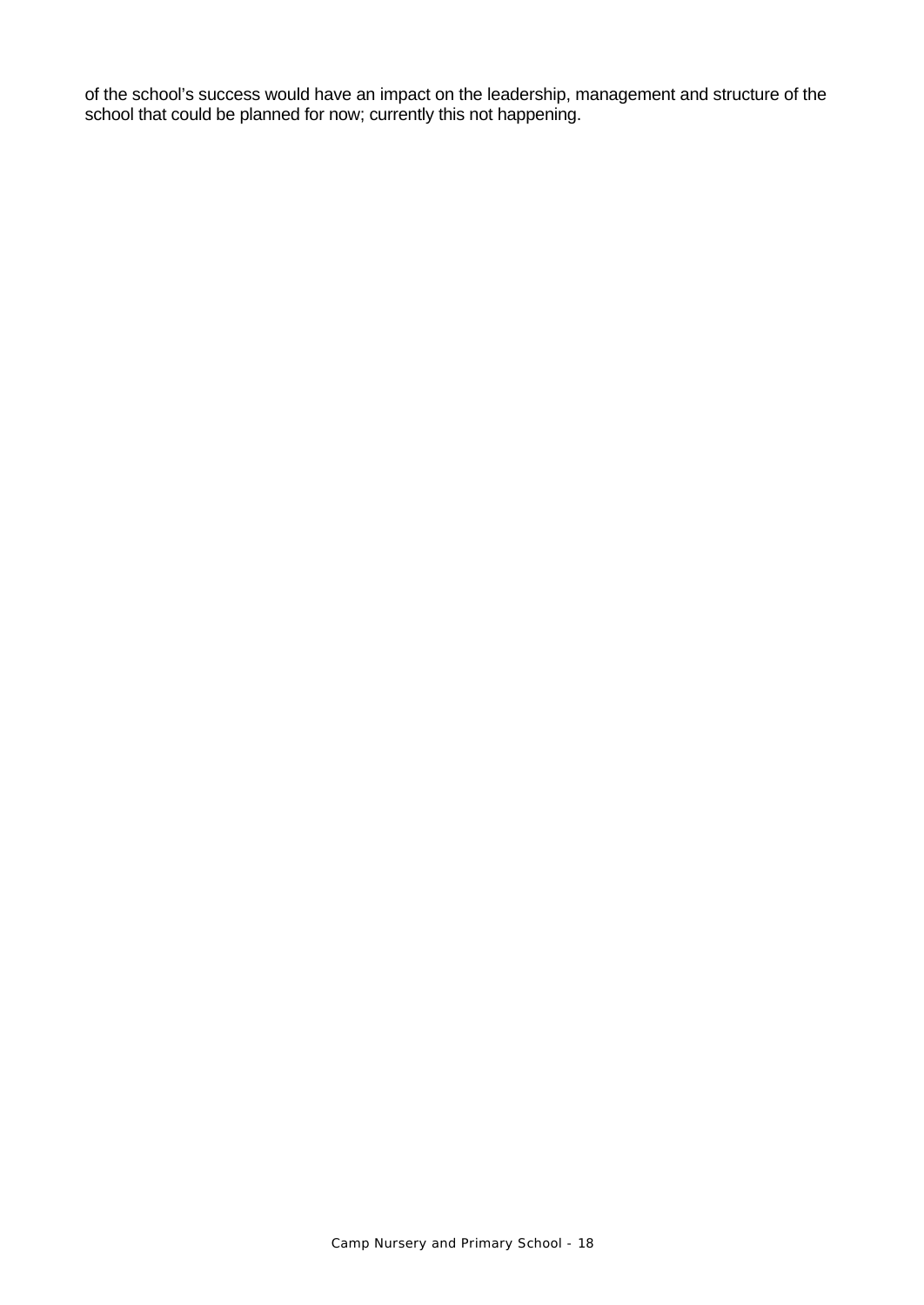# **PART C: THE QUALITY OF EDUCATION IN AREAS OF LEARNING AND SUBJECTS**

# **AREAS OF LEARNING IN THE FOUNDATION STAGE**

39. The nursery provides part-time places for up to the equivalent of 30 full-time children. Children attend mornings or afternoons. They move into the Reception class to become full time in the term in which they become five.

40. The Foundation Stage unit includes pupils from both the nursery and Reception Classes. The Foundation Stage manager leads it very effectively and the staff team are very well deployed to meet the wide range of needs of the children, including the limited English skills of many. The staff are well trained, committed and enthusiastic about providing a high standard of education and care. Assessment of children's skills on entry to the nursery show that they are well below average. Good teaching is having a beneficial impact, and when they leave Reception, the majority of children are on line to reach most of the goals expected for this stage of their education.

Teaching during the inspection was good and learning was very good. Although new to the post, the Foundation Stage manager and has already introduced some effective changes to improve the assessment and recording of the children's achievements. All Foundation Stage staff contribute to these on a weekly basis, and the next week's work is planned to take the children's learning further. The teaching groups are flexibly and effectively organised to enable children to be challenged at the level that best suits them, regardless of age. Teachers' planning is good. All areas of learning are fully covered and plans outline the small steps to be achieved to reach the goals expected by the end of the Reception year. The resources in the nursery are adequate but rather out of date and not as interesting as they could be.

# **PERSONAL, EMOTIONAL AND SOCIAL DEVELOPMENT**

41. Provision in personal, social and emotional development is **very good.**

### **Main strengths and weaknesses**

- Teaching is good and achievement is very good
- Relationships with other children and adults are very good

### **Commentary**

42. The skills of the children who have joined the nursery this term are well below average. However, staff ensure that children's personal development is supported through all activities and provide a happy, calm, encouraging and supportive environment in which the children quickly make progress. For example, two children working on a jigsaw puzzle with the bi-lingual support assistant were learning to share and take turns as well as developing their communication skills. The majority are on line to reach most of the goals in this area of learning by the time they move into Year 1. The established routines in both classes encourage children's confidence, and the strong relationships between staff and children encourage them to make their own decisions and become independent. For example, one child was happy to invite another to play with the farmyard animals, and two co-operated well whilst programming the *robot.* Children learn to be independent, for instance working on the computer without adult help and serving each other at snack time. They mostly take themselves to the toilet and wash their hands by the time they are in Reception. The needs of children with SEN and English as an additional language are very well met by support staff and by full acknowledgement of their cultures, including the Travellers'. The school has identified Bangladeshi boys as a group that attains less well than their peers, and a male bilingual support assistant provides a particularly good role model for them as he encourages their language and play skills. The days of the week are displayed in a range of languages, and staff talk to children in both English and their home language.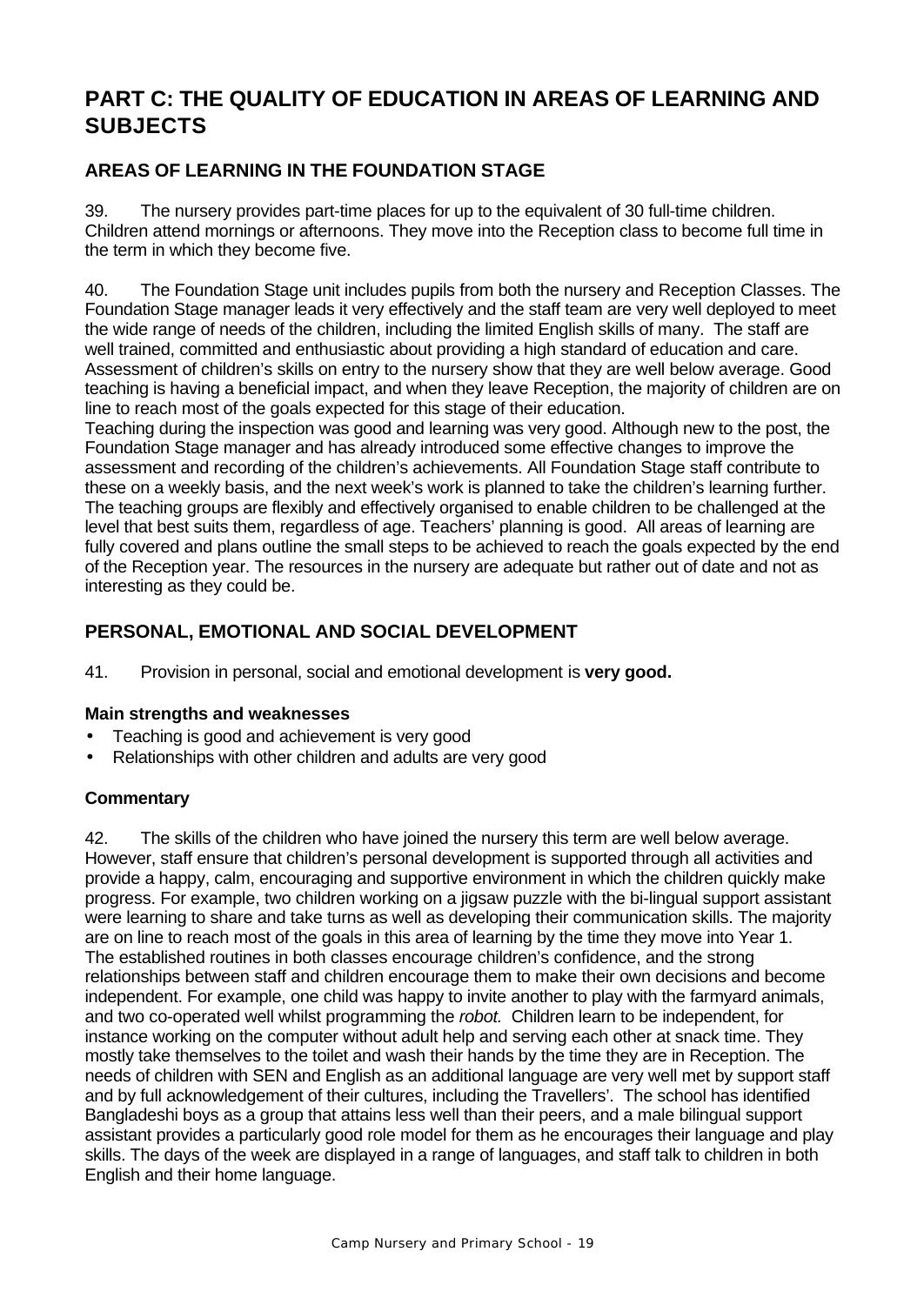# **COMMUNICATION, LANGUAGE AND LITERACY**

43. Provision in communication, language and literacy is **very good.**

#### **Main strengths and weaknesses**

- There are many opportunities for children to develop their speaking and listening skills.
- The teaching of reading is good.

### **Commentary**

44. The children's speaking and listening skills are well below average when they start in the nursery. They achieve very well in this area because the staff throughout the Foundation Stage focus on language, literacy and communication skills at every opportunity, and teaching is good. However, this area of learning presents the most difficulties for the children, many of whom who have a great deal to learn, and a significant number will not achieve all the goals expected by the end of their time in Reception.

45. Staff make good links with the other areas of learning whenever possible, to reinforce children's communication skills. For example, the story of *Goldilocks and the Three Bears* that the children listened to in literacy was reinforced in singing. The children were able to copy the different voices of the *Three Bears* and speak in the role of *Daddy, Mummy and Baby Bear*. The teaching of speaking and listening is very effective when the staff support children's pronunciation and help them use appropriate language. This is a particular strength and is enabling all the children, and especially those with English as an additional language, to develop their communication skills at a rapid pace. The teaching of reading is very well structured. Books are read to, and with, the children to develop the skills of reading from left to right, and holding the book properly. Children in Reception recognise initial sounds and are beginning to link sounds with written letters. These children could say both the names and the sounds of vowels after a session sharing a book with the teacher. Shared writing, with the teacher demonstrating writing, is helping the children to start to write, using their knowledge of sounds. With support, they have made story books telling simple stories such as "The Little Red Hen" and using conventional beginnings like " Once upon a time ". Suitable, less structured activities are also available where children can choose their own resources to draw and write independently.

# **MATHEMATICAL DEVELOPMENT**

46. Provision in mathematical development is **good**

#### **Main strengths and weaknesses**

• Teaching of mathematics is practical and children have good opportunities to use and apply their knowledge.

#### **Commentary**

47. The children's mathematical skills are below average when they start in the nursery although they are more advanced in this area of learning than in communication, language and literacy. The teaching and provision are good and most children are on line to attain the goals expected at the end of their Reception year. Work is well linked into other curriculum areas, reinforcing learning in both. For example, the children read the story of *Goldilocks and the Three Bears* in a literacy activity and then collected the ingredients for porridge, measured it out with cups and cooked it. Children identified the relative sizes of the three bears and served the appropriate amount of porridge for each bear. This practical approach to mathematics supports their development very well, as it does not rely too heavily on good language skills. In a lesson on weighing, the Reception children were able to sort, balance and compare a range of objects, and match them to the words *light* and *heavy*. Effective questioning for some higher attaining children focussed on "heavier than" and "lighter than" and took their mathematical understanding further. Older children count with understanding and sort and match a range of shapes and explore patterns, for example in art and on the computer. Some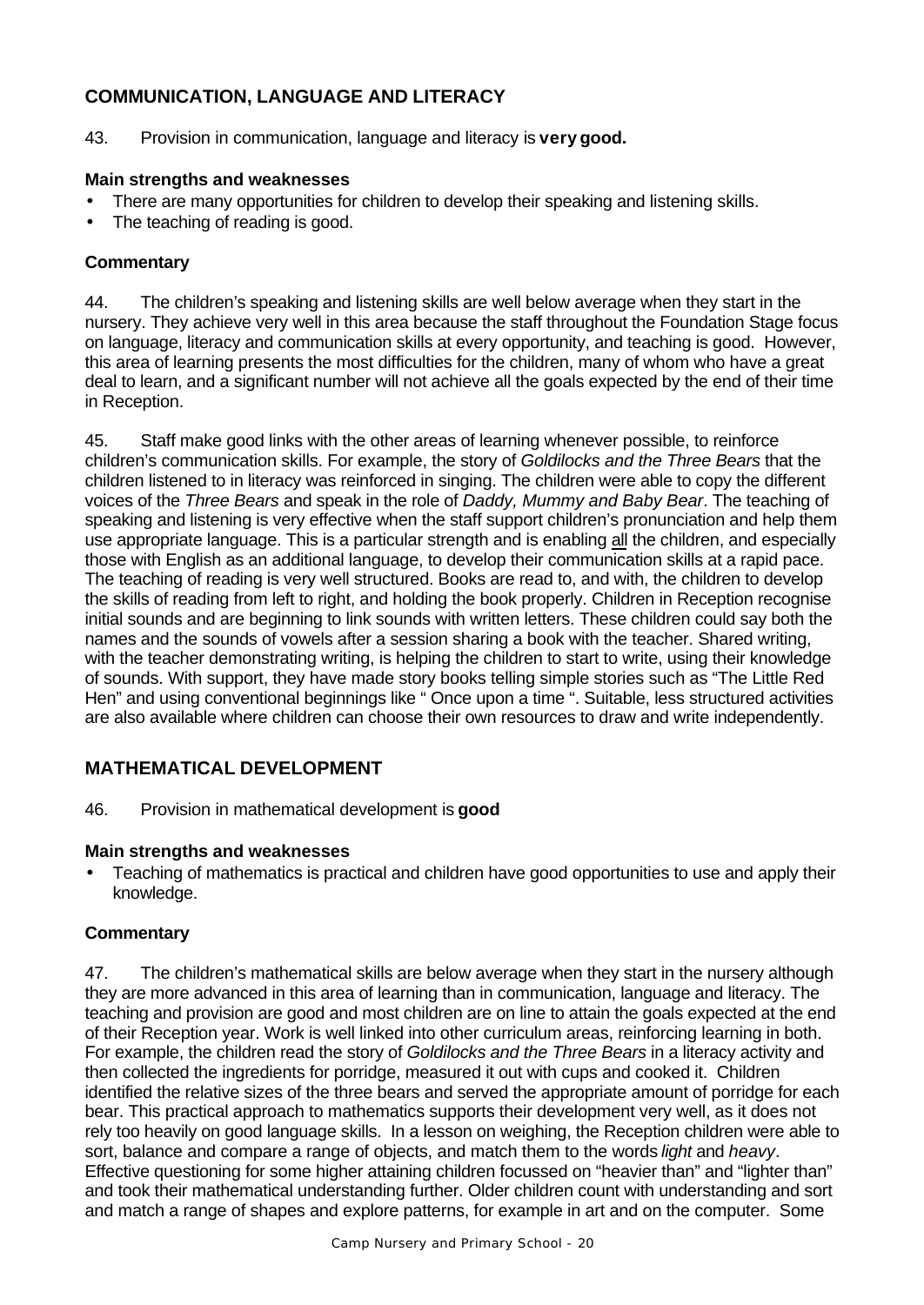mathematics work is appropriately taken from the national Numeracy Strategy, but children also choose their own activities that help them with mathematical understanding such as shape and counting puzzles, and sand and water play.

# **KNOWLEDGE AND UNDERSTANDING OF THE WORLD**

48. It is not possible to make an overall judgement in this area but observations indicate that the children are beginning to develop a good understanding of the world around them. The large outside play area is set up every day with a range of activities to develop children's early science, physical and creative skills, and their imagination. For example, they listen to the music of wind chimes**;** touch and explore sand, water and a wide range of other materials; experiment with seeing through convex and concave lenses and smell herbs and plants. Children tasted the porridge that they cooked for *Goldilocks and the Three Bears*. The children use the computers with confidence; they use the *mouse* effectively to *drag and click*, for example to use an art program to "paint" with. Children have a developing sense of time and place, and can describe events and festivals important to them, such as the Muslim festival of Eid. Such discussions help to include children from minority ethnic groups very well, and well-placed bilingual support ensures that these children can give as good an account of their experiences as their English-speaking peers. Children use tools such as saws and hammers to work with Balsa wood, and make various constructions from cardboard waste, clay and construction kits.

# **PHYSICAL DEVELOPMENT**

49. Provision in physical development is **good**

#### **Main strengths and weaknesses**

• Teaching is good and the children achieve well

#### **Commentary**

50. Children enter the nursery with below average physical skills. Good planning and teaching enable them to achieve well and the majority are on line to reach the goals in this area of learning by the end of their Reception year. Children are developing their hand control through the use of construction sets, crayons, pencils, paints and scissors. They use a variety of tools to cut and hammer. These activities also help the children develop their writing and drawing skills. Activities in the outside area are well planned and supervised and staff intervene to take learning further. Children move freely around the area using wheeled toys, and have the control to avoid one another. Two children were using *road maps* to make a continuous course - including a right hand turn - for the *robot*. The teacher's interaction encouraged them to estimate the distance using the length of the robot as a measuring tool, which was very good support for the children's mathematical development. In this way they were more easily able to estimate the number of forward moves needed for the robot to reach the corner, and began to understand the concept of distance.

### **CREATIVE DEVELOPMENT**

51. Provision in creative development is **good**

#### **Main strengths and weaknesses**

• Teaching is good and children achieve well.

### **Commentary**

52. Children enter the nursery with creative skills that are below average, but good teaching ensures they achieve well and most are on line to achieve the goals in this area of learning by the time they move into Year 1. Children choose their favourite songs and nursery rhymes to sing as part of everyday class activities. Staff also use music and singing as a means of reinforcing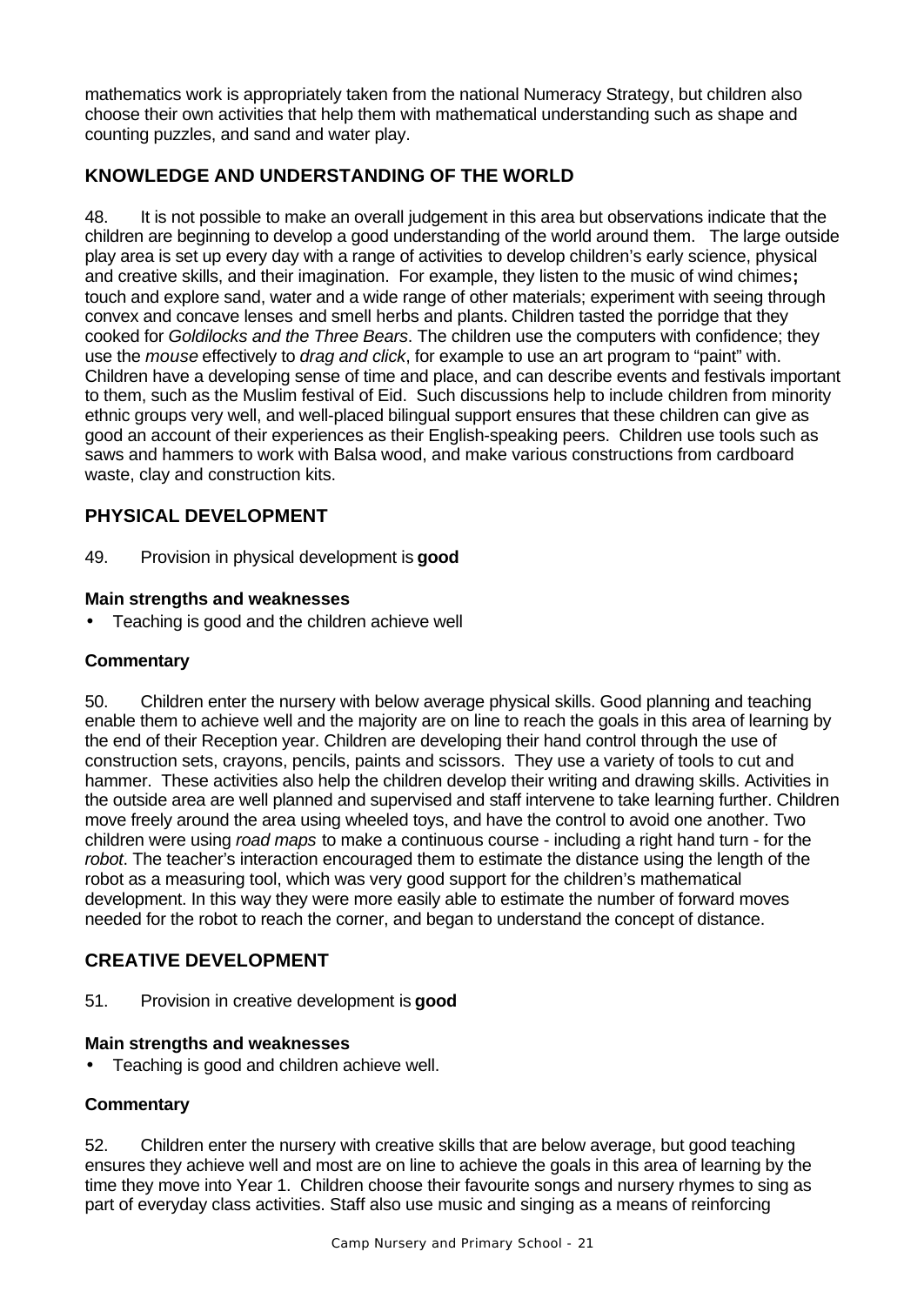speaking and listening skills, for example a teacher asked the children to copy her own singing in the different tones of the *Three Bears*. This supports the development of their communication skills very well. Children enjoy experimenting with musical instruments which are freely available. They engage in imaginative play, although some children have more difficulties with this area – particularly the boys. Role-play is sometimes specifically oriented towards them, in order to get them involved. The children explore space, colour and texture through painting, drawing, modelling and collage work. The attractive classroom displays of portraits and firework night show the value placed their efforts.

# **SUBJECTS IN KEY STAGES 1 and 2**

# **ENGLISH**

53. Provision in English is **very good**.

### **Main strengths and weaknesses**

- Teaching is good and pupils' achievement is very good. Standards attained by pupils in the 2003 Year 6 national tests are excellent;
- Leadership and management of the subject are very good;
- Pupils are given very good opportunities to develop their speaking and listening skills in all subjects, and they are good as a result;
- The support given to pupils with SEN and English as an additional language is very good;
- Literacy skills are well applied in other curriculum subjects.

### **Commentary**

54. The test results of pupils in both Years 2 and 6 vary between years due to the relatively small numbers in the groups, which affects the reliability of statistics, and to the skills of the pupils themselves. The pupils in Year 2 who have English as an additional language and are still catching up, which affects how well they do in the tests. There were a particularly high number of these pupils in last year's Year 2. The current pupils in Year 2 have better English skills than last year's group but are still overall, below average. Their achievement, however, is very good. They are catching up well and test results this year are on line to be better. The 2003 Year 6 group of pupils was exceptional, and their attainment in the national tests outstanding. It reflects the school's very good provision for English which leads to very good achievement for the great majority. Overall, the standards of the present Year 6 pupils are in line with national averages, with some pupils attaining above, and others below average for their age.

55. There has been a considerable improvement in standards since the last inspection when they were below national averages at the end of both Year 2 and Year 6. Standards are improving because the school has identified provision in English as a priority for development for the last three years. In particular, there has been a successful focus on raising the attainment of some of the minority ethnic pupils, particularly the Bangladeshi boys.

56. Leadership and management of the subject are very good and the whole staff are committed to raising standards further. The subject leader's ability, knowledge and commitment to improving the achievement of all pupils are making a significant difference to their attainment in English. The nominated governor for literacy is closely involved and monitors pupils' achievement and progress towards the developments in English outlined in the school development plan. Many strategies are used to effect improvement; teaching and learning are monitored through regular observations; test results are carefully analysed by gender and ethnicity; pupils' work is regularly assessed and teachers' plans reviewed. An effective programme of staff training has improved the teaching of literacy. Teachers evaluate and reflect on their teaching and adjust their plans to meet the needs of the pupils, and to set their individual targets. Progress towards these is also regularly reviewed.

57. Most pupils enter school with below average skills in speaking and listening. The good teaching enables pupils to improve and develop these to a very good level. Lessons are carefully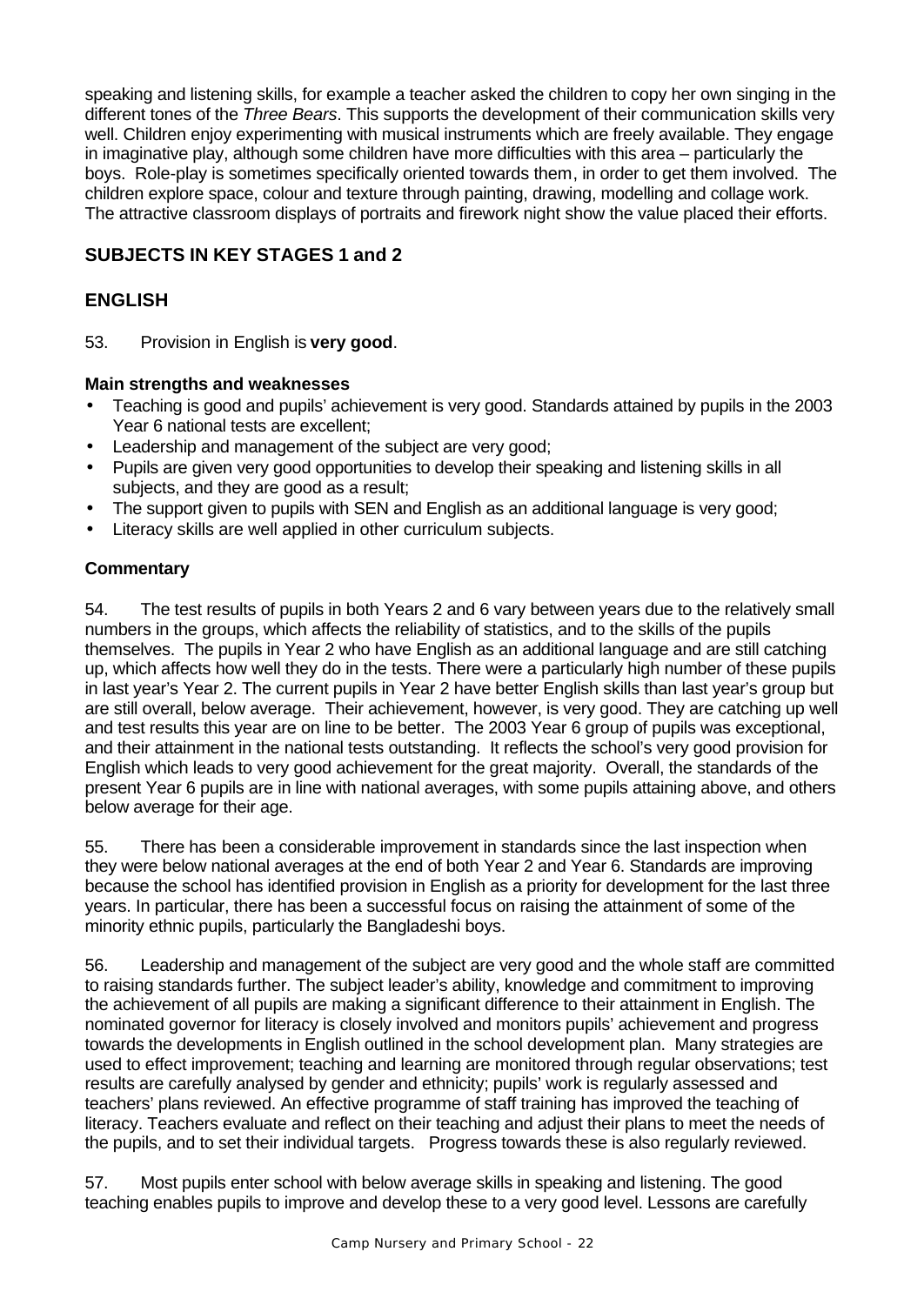prepared to captivate and interest the pupils. They enjoy discussions, are confident when answering questions and express their views and justify their opinions clearly. Pupils have opportunities to prepare presentations for their class and for wider audiences. For example, a group of pupils in Years 5 and 6 presented an assembly about responsibility to pupils and staff. They asked the assembled pupils a range of questions and responded to their answers in a thoughtful and considered way. Pupils with SEN and English as an additional language are well supported by learning support assistants and are expected to - and are able to - answer questions that contribute to the high quality of class discussions and debates. This ensures that they are fully included in all class activities and have the same opportunities for learning as their peers. The specialist teaching and support staff make a substantial impact on the achievement of the pupils. The staff's high expectations and effective support result in very good outcomes. Illustrative phrases such as "scary, shining eyes" and "smooth scaly skins" were contributions from the pupils in a Year 3/4 lesson on poetry writing. By Year 6, most pupils read and write for a range of purposes, including their own pleasure, and overall reach standards that are average for their age.

### **Language and literacy across the curriculum**

58. The development of pupils' language and literacy skills through the wider curriculum is very good. Pupils are asked to listen carefully and explain themselves fully, in complete sentences. The use of subject-specific vocabulary is encouraged by having the words listed on the wall for pupils to see, and to help them use them in their speech and writing. The pupils have contributed to whole school books, particularly in history and religious education, and have used ICT very effectively to publish them. Pupils in Year 2 have produced beautifully designed books on castles. Lower junior pupils have made information books on the ancient Greeks after a visit to the British Museum, and the upper juniors have written detailed information about Victorian education after experiencing it first hand through role- play. The skills of reading to gain information, note taking, recording observations, and report writing have been applied to many subjects with very good outcomes.

# **MATHEMATICS**

59. Provision in mathematics is **good**.

### **Main strengths and weaknesses**

- Pupils' achievements are good: they enjoy mathematics and work hard;
- Teaching is good throughout the school;
- Emphasis on the use and application of mathematical skills is very good;
- The use of mathematics in other subjects is not planned as well as it could be.

### **Commentary**

60. Pupils' good level of achievement is due to their very positive attitude to mathematics and to good teaching. This is similar to the position at the time of the previous inspection. When they first come to school, pupils generally have fewer mathematical skills than would be expected, but most catch up by the end of Year 2 and many are above average by the end of Year 6. The work seen in classes and discussions with pupils support this. In lessons, pupils behave very well indeed and very little time is wasted: they show that they want to learn.

61. All pupils respond with real motivation to mental mathematics work. They enjoy question and answer sessions, eagerly putting up their hands when they know the answer, and sometimes when they don't, too! They respond well to other strategies that make learning fun, for example during the 'doubles' game in Years 3 and 4, and in the 'tables chase' game in Years 5 and 6. So motivated are the pupils in some lessons, in fact, that occasionally the only thing slowing the pace of learning is the teachers' over-emphasis of immaculate behaviour. For instance, in one lesson about triangles, pupils were so interested in the cards they had been given that they found it difficult to put them down when requested to do so, but holding the cards did not stop their learning.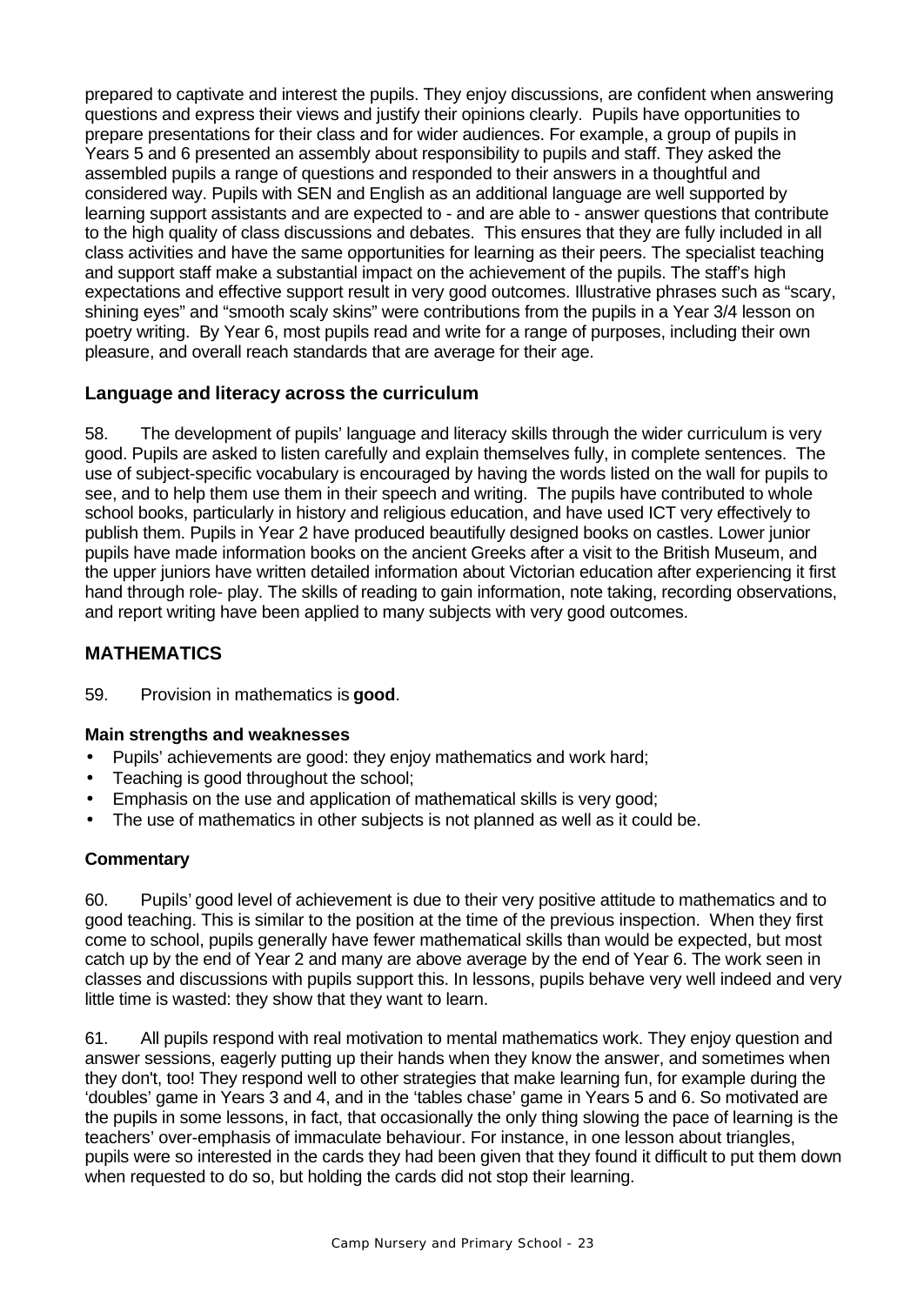62. Teachers have a good understanding of mathematics and the subject is supported well by the co-ordinator. Learning is promoted by well-chosen resources and the learning objectives of lessons are made very clear to the pupils. Teachers set challenges for pupils which means that they need to think about how to use their mathematical skills and knowledge in different contexts, and to solve problems. This reflects the whole-school focus on improving mathematical planning and teaching to widen out the use of pupils' mathematical skills. In most instances, teachers ensure that pupils are given work that matches their individual needs and abilities, often working within a small group of similarly competent pupils. Those pupils who have SEN are supported well by learning support assistants and sometimes by other pupils, when they work in mixed ability pairs. This benefits both pupils in the pair. In the best lessons, there is a real sense of fun. In one lesson for Years 5 and 6, there was regular laughter and the teacher also clearly valued what each pupil was able to contribute, giving as much time as was needed by individuals to explain their points or answers.

63. Pupils' work is generally neatly presented and accurate. There is excellent reference to the learning objectives of each piece of written work in most classes, with appropriate self-evaluation, such as smiley/sad faces, or fuller written statements to indicate how the pupils think they have achieved. The teachers mark work very carefully and this adds to the learning for the pupils: they almost always receive some sort of feedback about what they did well and how they could have done even better.

### **Mathematics across the curriculum**

64. Mathematics is used in many subjects, for example counting in music and in physical education. In history, there is regular use of dates and timelines. Distance and various forms of measurement are used in both geography and science, and some mathematics work, for example on graphs, is supported by the use of ICT. However, the systematic use of mathematics throughout the curriculum is not as well developed as it is for literacy.

#### **SCIENCE**

65. Provision in science is **satisfactory**

#### **Main strengths and weaknesses**

- The standards attained by Year 6 pupils in the 2003 national tests were outstanding;
- The teaching of how to carry out scientific investigations is not good enough;
- Lesson planning does not always take full account of available resources;
- Pupils enjoy science and are enthusiastic in all lessons;

#### **Commentary**

66. The last group of Year 6 pupils was exceptional, and not only did all pupils reach the level expected for their age (eleven years) in the national tests, almost all of them reached the standard expected of 13 year olds. This undoubtedly shows that the school taught them what was needed to achieve well. The current Year 6 pupils do not attain as uniformly well. Their achievement is satisfactory, and their current standards are, overall, around average for their age. This reflects the position at the time of the previous inspection, and is likely to be reflected in the 2004 national tests. The pupils have a sound factual knowledge, for example they know about the properties of different materials, aspects of how the solar system works, and can make predictions about the outcomes of their investigations. They clearly enjoy science, and are well-behaved and enthusiastic in all that they do. The results of investigations of the majority are well written, with good use of tables and graphs, including those produced on a computer. However, these pupils do not have a sufficiently firm understanding of how to carry out a *fair test*, or the importance of a systematic approach, because teaching for these older pupils, and for those in Years 3/4, does not always sufficiently emphasise the elements of a scientific investigatory approach. In both the Year 3/4 class and the Year 5/6 classes, there were some good features about the teaching, such as the quality of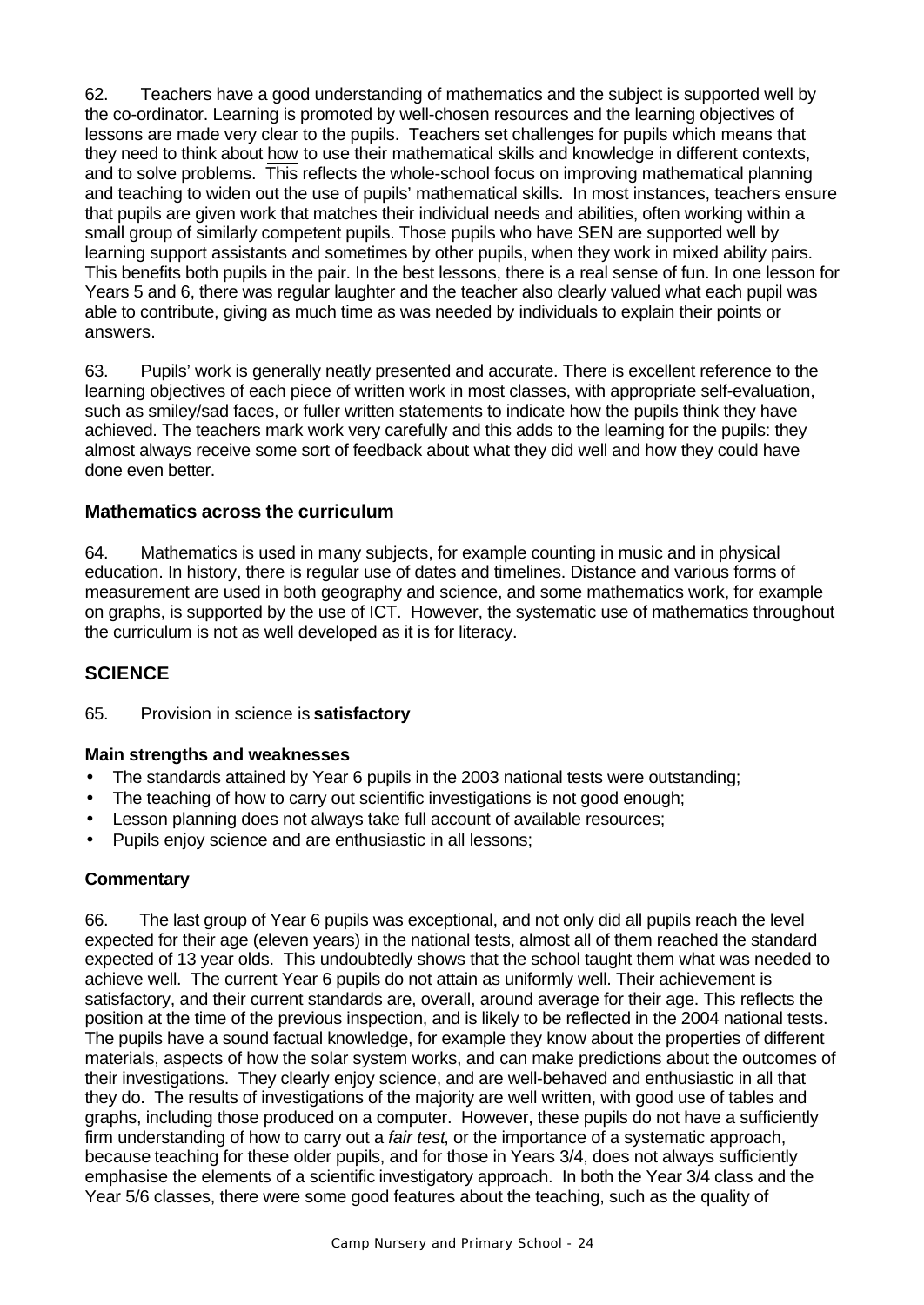demonstrations; use of scientific vocabulary; lively, interesting discussions and very good behaviour management. However, in the Year 5/6 lesson, fair testing was barely mentioned, resulting in unreliable investigations. For example, in testing how well a voice travelled down a plastic tube, it did not occur to the pupils that how loud the voice was might have an impact on their results. None suggested, for example, that a whisper, soft or loud tone should be used each time as they repeated the test for reliability, as instructed. In the Year 3/4 class, where pupils were investigating the electrical conductivity of various materials, they were not asked to make predictions until they had already begun their work. Once asked, they could do this easily - so much so that the activity held no surprises for them, and they did not have to think out solutions to problems which would have been a good, challenging, extension to this activity.

67. Developing pupils' achievement in this aspect of their science work has already, and appropriately, been identified by the school as an area for improvement. However, staff are not yet sufficiently secure in scientific methodology, or in using and applying scientific skills and knowledge, to effect this improvement. The subject leader is new to the role, taking on its co-ordination after an unsettled period. Although absent during the inspection, the indications are that she understands the direction the subject should take, and is in the process of reviewing the curriculum, resources and foci for staff training, and setting a programme of monitoring for teaching and learning in order to improve them.

68. Pupils in Year 2 are also on line to attain around average standards for their age in the 2004 national tests. While some still have more limited English skills which affects the explanation and recording of their work, nevertheless, their approach to investigation is much more measured than the older pupils'. In a good lesson to confirm pupils' understanding about the energy supplied from batteries, they methodically tested a range of equipment such as torches with different batteries, inserted in different ways, and were able to give suitable explanations of their findings. These pupils, too, were enthusiastic and well-behaved, and showed a particularly good level of interaction, discussion and co-operation with one another.

# **INFORMATION AND COMMUNICATION TECHNOLOGY**

69. Provision in information and communication technology is **satisfactory.**

### **Main strengths and weaknesses**

- The new computer suite enables effective group teaching:
- The new subject co-ordinator has made positive changes already which are improving pupils' learning;
- Whole school assessment procedures to monitor pupils' progress are not yet as secure as they should be;
- Software to support the use of ICT in other curriculum areas is limited.

### **Commentary**

70. Only one lesson was seen during the inspection. Although judged satisfactory at the time of the last inspection, expectations of provision and pupils' skills have moved on considerably since then, and the school recognises that the subject has been in need of development. The older pupils' skills, particularly, have not been built up steadily over time. In addition, the computer suite to enable more focused teaching and learning has only just been installed, and there is limited software to support the use of ICT in other subjects. These factors, and the evidence available, indicate that the skills of pupils in Years 3 to 6 are not at expected levels. Nevertheless, Year 5 and 6 pupils demonstrated a developing understanding of spreadsheets and a few are attaining above average standards. Teachers are beginning to make good use of the computer suite, enabling pupils to learn more easily. The learning support assistant who oversees the suite is working hard to iron out the last few glitches, which will allow teaching staff to use it with complete confidence.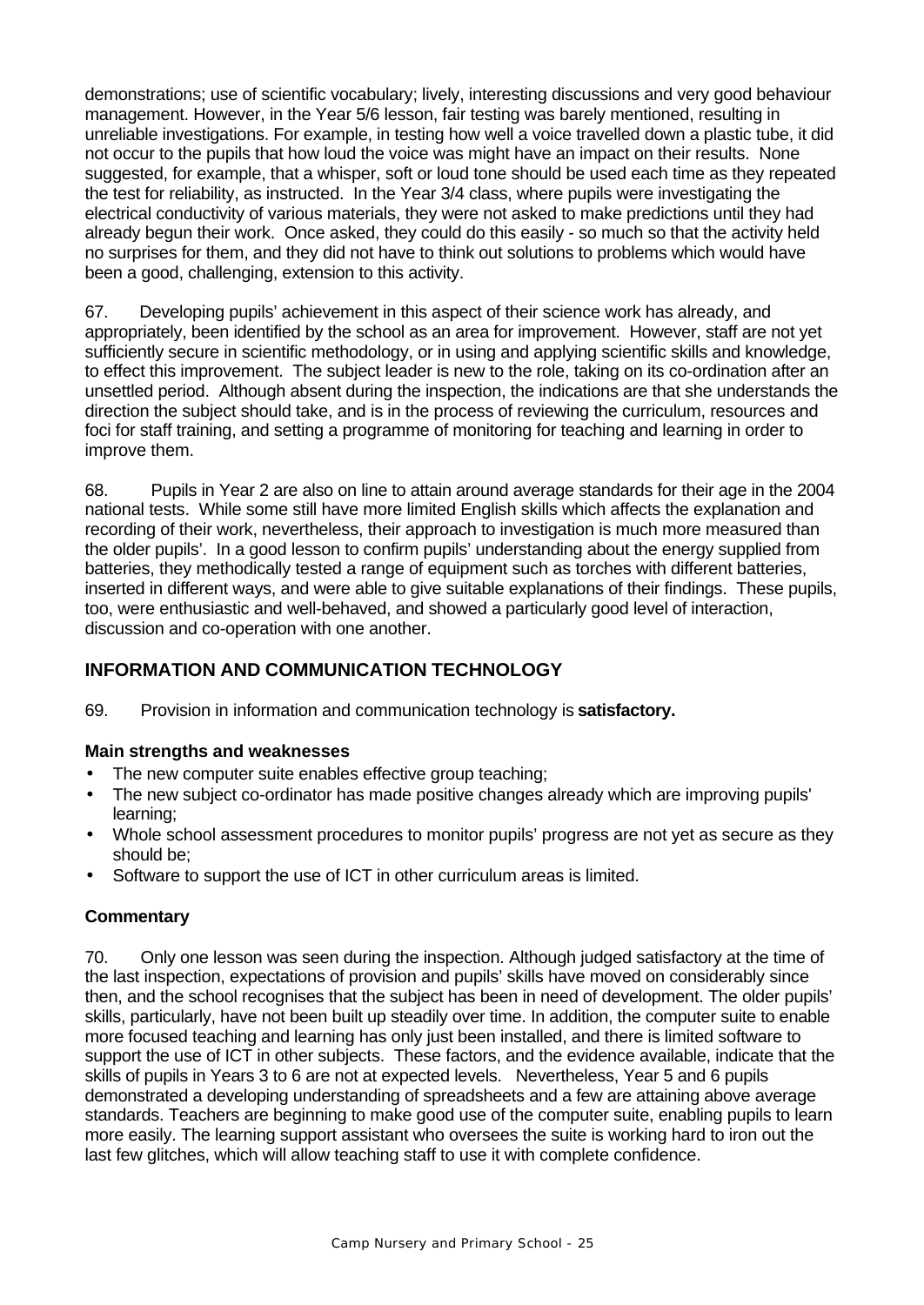71. The new co-ordinator is already auditing the strengths of the school's provision and has firm plans of how to develop the subject. Continuity of learning is already better for all pupils, even though it is early days and improvements are therefore over a short period only. Pupils are developing a sound range of skills. Pupils use art programs well in Year 1 and Year 2 pupils used the painting software very effectively to draw castles to illustrate the front of their history projects. Some Year 5 and 6 pupils have good keyboard skills. Much good work was seen stored on the network demonstrating pupils' word processing skills, but not in other aspects of the subject.

72. One of the difficulties for teachers is in assessing what pupils know, understand and can do, as many learn from firsthand experience about computers and other aspects of ICT outside the school, for example from older brothers and sisters and use of their home-based computers. The subject plans are based on the Northern Grid for Learning scheme and most teachers have completed a New Opportunities Fund sponsored training package, which has given them further skills and confidence. In some classes, a checklist is taped to the desk near the computers so that an immediate check can be made on which pupils have used the machines recently, however overall, there is not yet a sufficiently effective record of pupils' developing skills.

### **Information and communication technology across the curriculum**

73. Teachers are using ICT effectively to support pupils' work in literacy. However there are many opportunities missed to support other subjects such as mathematics, science and music, in part due to insufficient relevant software. This limits pupils' understanding of the importance and potential of ICT in their work and everyday life, and thus the amount of learning that goes on.

### **HUMANITIES**

74. During the inspection two lessons in history were observed, one in Year 2 and the other in Year 5/6, as well as one Year 2 lesson in geography. A small selection of pupils' work was analysed. Consequently it is not possible to make judgements about the overall provision or standards of attainment in these subjects. Two lessons of religious education were observed, one in Year 2 and the other in a Year 3/4 class, and pupils' work analysed. In addition the subject leader for religious education presented a self-evaluative report on the subject.

# **History and geography**

75. Teaching and learning in the two history lessons observed were judged to be good overall and the geography lesson observed was satisfactory. The quality of work, curriculum plans, and pupils' skills, knowledge and understanding indicate that the provision is good overall. i.e.

- Teachers planned these lessons well; they recapped pupils' previous learning through exciting *brainstorming* at the beginning of lessons which allowed them to share their knowledge with each other. The lessons were interesting, and built on what pupils already knew.
- All pupils were given the chance to contribute and express an opinion, and photographs and resources that they brought to school were valued and used well; pupils were enthusiastic and motivated throughout;
- The pace of the lessons was variable, and at times the pupils became a little restless and did not concentrate so well.
- Links to other curriculum areas are good, for example pupils compared landmarks in London today with the buildings at the time of the Great Fire of London, and presented information from a traffic survey in graphical form. Work produced by pupils in both history and geography is of a high quality showing how pupils use and apply skills learned in English, ICT, art and design and design and technology.
- Educational visits such as that to the British Museum are well used to help pupils understand about what life was like in times they are studying, such as Ancient Greece. The use of role- play when studying topics such as *the Victorians* helps pupils to develop their ability to make comparisons.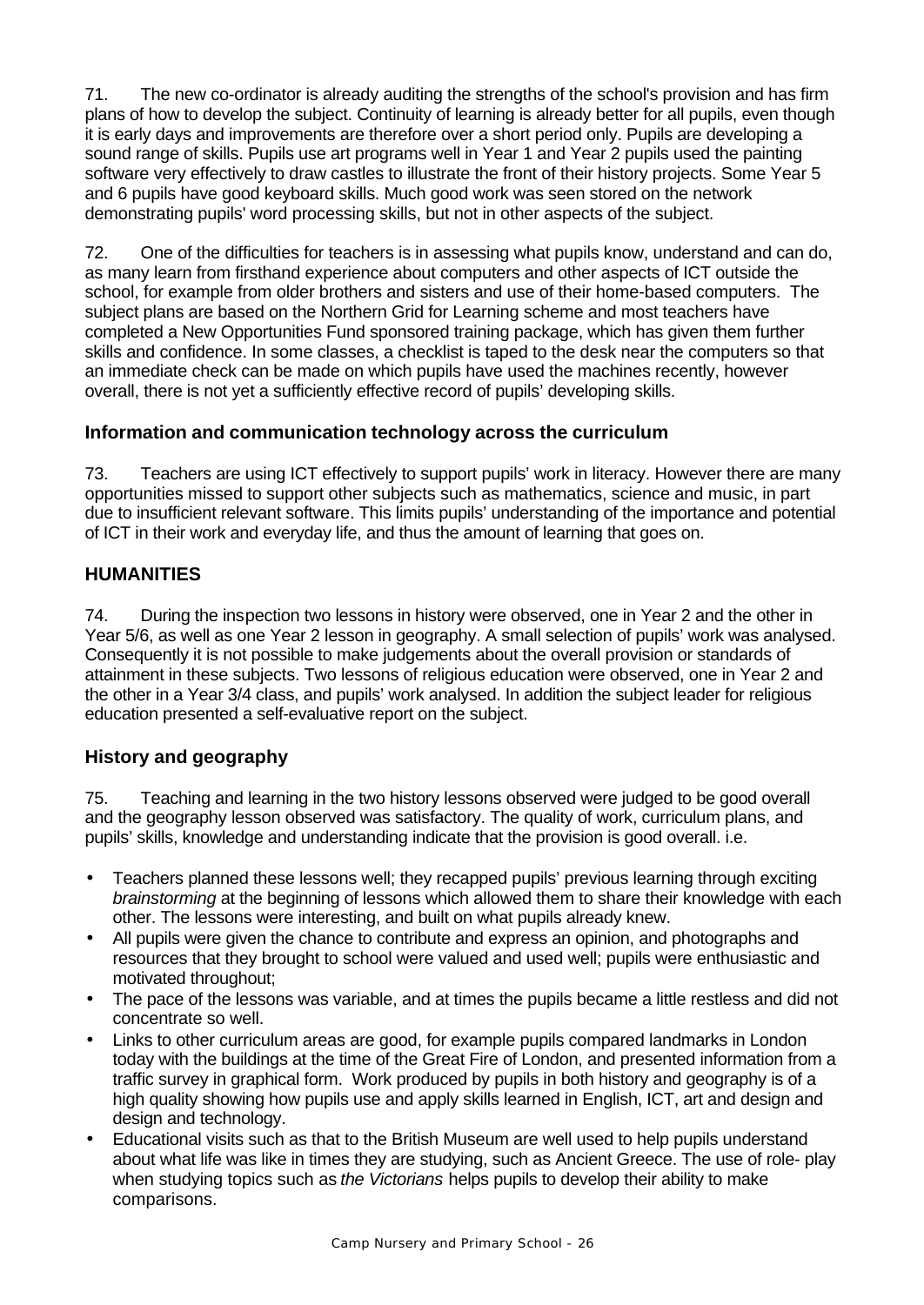• There is no standardised written system to record pupils' progress in history and geography to inform planning and determine how well the pupils are achieving.

### **RELIGIOUS EDUCATION**

76. Provision in Religious Education is **very good.**

#### **Main strengths and weaknesses**

- Teaching observed was of high quality; standards attained are above expectations for pupils' age;
- The curriculum is well planned using the locally Agreed Syllabus;
- The leadership and management of the subject are good.

### **Commentary**

77. Work in religious education reflects the school's celebration of its rich ethnic mix, and it is an important element of the curriculum. The work demonstrates the school's *One World* ethos, and promotes pupils' spiritual, social, moral and cultural development very well. Pupils attain standards that are above expectations for their age; this is due to the high quality of the provision, and also to the importance placed on religion by many of the pupils' families.

78. The teaching was of high quality because the teachers have good subject knowledge and this ensures that the pupils develop a full and balanced understanding of the different major faiths. The pupils enjoy religious education lessons. Teachers make the lessons interesting by using stimulating resources and a teaching style in which lively discussion, pupils' opinions and their religious and cultural differences are all highly valued. Pupils are keen to demonstrate their religious knowledge, for example one pupil showed the class how he prayed in the Mosque, and in another lesson, all the pupils were involved in group presentations of the *five symbols* of the Sikh religion. The group performances to each other were respectfully listened to and as a result the spiritual and symbolic significance was understood as well as the factual knowledge. Pupils worked diligently in the lessons and began to understand some difficult concepts because of effective questioning which drew out and built upon what they knew and understood. This takes the older pupils beyond factual knowledge, and into abstract concepts, thinking and understanding which is more advanced than to be expected for their age. Pupils are well supported by teaching assistants as needed, and the wellprepared resources ensured that lessons flowed smoothly and made effective use of time. The curriculum is suitably based on the locally Agreed Syllabus which reflects national guidance. The cultural and religious diversity of the pupils is celebrated through colourful displays of their work, texts and items for the range of faiths studied. Educational visits are well planned so that pupils have the opportunity to visit churches, mosques and synagogues. One pupil in Key Stage 1 explained, "You know when you are in a Mosque because when you open the door there are lots of pairs of shoes there". The annual religious education week, which has a different faith as its focus each year, helps pupils further understand faiths other than their own. They learn to recognise their importance to our society and the similarities and differences of the world religions. Every class contributes to the publication of a whole-school book that records the pupils' experiences, thoughts and feelings arising from this RE week.

79. The subject is managed well and the governing body appropriately informed and involved. Teaching and planning are monitored and the subject-leader talks to pupils to determine how well they are learning. This tends to be informal, however, and there is no standardised written system to record pupils' progress. However end of year assessments indicate how well pupils have learned. The subject leader is sensitive to the needs of pupils with SEN and English as an additional language and ensures that they have full access to the curriculum through the provision of extra resources.

# **CREATIVE, AESTHETIC, PRACTICAL AND PHYSICAL SUBJECTS**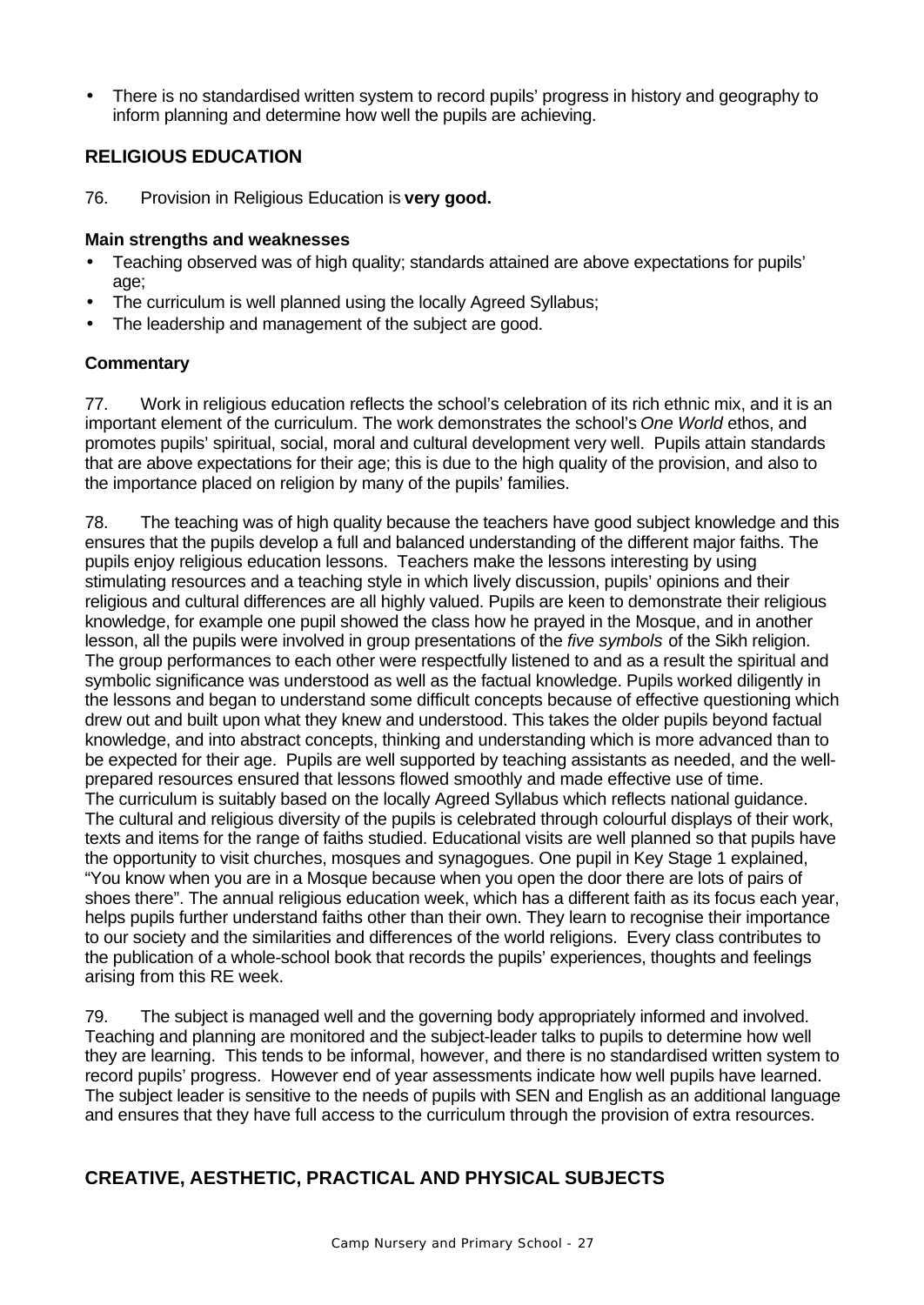80. Four lessons in music, two in physical education, one in art and design and none in design and technology were observed. Pupils' work in art and design was analysed, and a small amount of work in design and technology and dance/drama was reviewed.

### **Music**

81. Provision in music is **satisfactory.**

#### **Main strengths and weaknesses**

- Teaching, and therefore learning, are variable;
- Pupils are interested and enthusiastic, and show above average skills in the Year 3/4 classes;
- Music is used very well in other subjects.

### **Commentary**

82. During the inspection, provision in music was satisfactory. Of the four lessons observed, one was unsatisfactory, two satisfactory and one very good. However, the above average standards attained by pupils in Years 3/4 - an improvement since the previous inspection - and the school's successful involvement in local musical festivals, competitions and events, indicate that provision is normally likely to be better than this.

83. The quality of teaching observed during the inspection was inconsistent. In one very good lesson, the teacher was very clear about what the pupils were to learn; built effectively on reading and understanding notation; drew out and checked on pupils' understanding of musical vocabulary such as *ostinato* and *tempo*; supported pupils' English and music skills very well by reinforcing the rhythm of words and syllables, and made very effective use of well-prepared, good quality resources. Pupils learned very well in this lesson, and made rapid progress in their understanding of how to create their own rhythms. In contrast, the teacher in another lesson did not complete all that was planned – for example the pupils' work was not recorded and a xylophone was not used; musical vocabulary was not used or reinforced and too much time was taken up with discussion in pairs and a "warm-up" game. Very little music was made in this lesson, and pupils did not learn enough.

84. Despite the variability in teaching during the inspection, pupils were, overall, well-behaved and motivated by music. Pupils throughout the school are clearly practiced at, and enjoy singing. They take turns easily, for example singing in year groups, and can manage to sing *rounds* successfully. Pupils interpret music and understand how it affects moods. Pupils in Years 3/4 show skills advanced for their age. They understand the correspondence between written notes, syllables and rhythm. Small groups co-operated very well, and quickly and efficiently created and performed a rhythm of their own to the rest of the class.

85. The curriculum is appropriately based on national guidance, and there is a clear rationale for separating out singing to be taught on its own. The subject leader has a good overview of the music provision, and leads the subject well, although support, guidance and monitoring of teaching and learning are informal. Wherever possible, music is brought into other subject areas, for example, *Black History* Week included a live Steel Band performance, and the school has recently hosted a music workshop and quintet performance. Music makes a very good contribution to pupils' skills in dance and drama and these are also well reinforced by work with the local *Trestle Theatre*, other visiting theatre groups and participation in various arts festivals. In 2001, Year 6 pupils performed at the Royal College of Music. Video footage showed some extremely sensitive and well-performed dance interpretations of *The Cruelty of Winter*, and contemporary interpretations of traditional Indian dance, performed at the Alban Arena. Boys and girls of all ethnicities performed in these, demonstrating some excellent, synchronised sequences of movement.

# **Physical education**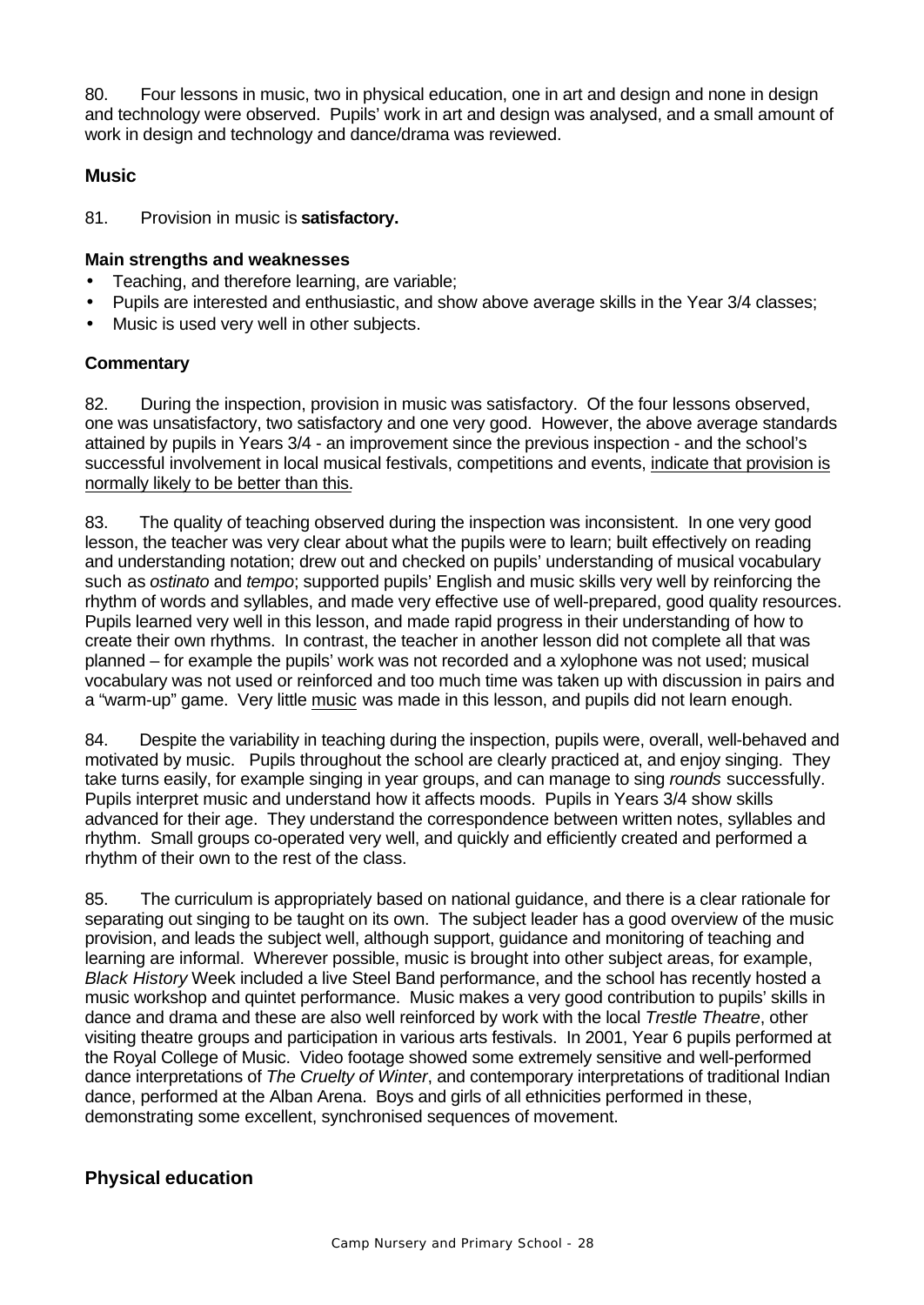### **Commentary**

86. One Year 5/6 lesson (split into two halves) and one Year 3/4 lesson were seen during the inspection. There was insufficient evidence to make judgements on attainment, however during the lessons seen and when observed in the playground, pupils demonstrated skills appropriate to their age. For example, in a game of football, older boys were seen passing and controlling a ball with appropriate skills; their movements were controlled and quick, but girls did not show these abilities. When working on floor standing apparatus, Year 3/4 pupils showed that they could run, jump and roll: they worked with enthusiasm and behaved well. They really enjoyed showing off their sequences of jumps. In the lessons seen, the parts that worked the best were when the teacher was very clear about what the learning objectives of the activity were, and was guiding the pupils towards achieving them. One lesson was unsatisfactory; this was changed from the original plan because of a sudden downpour of rain. Consequently, resources were not immediately to hand and the objectives of the lesson were not outlined to the pupils. They did not fully understand what they should do to develop their skills. This lesson improved as time went on.

87. There are currently after-school sports clubs for dance and football. Whilst these are very popular, the overall range of activities offered is not wide.

### **Art and design**

88. Provision in art and design is **very good**.

#### **Main strengths and weaknesses**

- The school places great emphasis on the subject;
- Very good opportunities are provided for pupils to explore and develop their art and design skills;
- Standards attained are above expectations for pupils' age.

89. Although only one lesson was seen, the school is filled with pupils' work, and beautifully produced portfolios show both the range of work covered, and the high standards reached throughout the school. This is a considerable improvement since the previous inspection. Very good use is made of *sketchbooks* which are used very effectively for drafting and practising work, for example features of close observational drawings, and recording specific techniques, such as colour mixing. The teaching observed was very good, and enabled the pupils to use their artistic skills in a new context – to make a background for a three dimensional *dream scene* created in a shoe box*.* The teacher discussed the work carefully, reminded pupils about appropriate techniques, and showed them examples of completed work which was very inspiring for them. The pupils were confident, relaxed and creative. They enjoyed the work, and the results were good.

90. From the Foundation Stage, art is given a very strong emphasis in the curriculum. Artwork is often a joint venture between several or many pupils, confirming the very good co-operation and regard pupils have for each other. Pupils are particularly encouraged to produce abstract, threedimensional work, which does not rely on representational skills. Such work is prevalent in the school, and has won a national *Artworks award* in which the judges commented "an ambitious project in which an artist-in-residence worked with the whole school to produce pieces using wood, paint, textiles and re-cycled materials." The school's enthusiasm for the subject is promoted by very good leadership and management which ensure that the curriculum, staff skills and resources are all of very good quality.

91. The curriculum enables pupils' skills to be built up quickly and systematically as they mature. The rich diversity of art work and materials to be used is very well emphasised. Pupils' work throughout the school includes foci on: *texture* as seen in a fabric collage of Van Gogh's *Starry Night*; different forms of *printing,* such as repeating pattern work using a *press-print tile design,* worthy of commercial production as wallpaper or fabric; *environmental art,* for example using natural materials to represent a *sense of place* and journeys around the school grounds; *photography* – shown in an interesting display of black and white photographs; *sculpture* in various media, including paper and clay; *portraiture* in which pupils use a wide range of materials such as oil pastels to create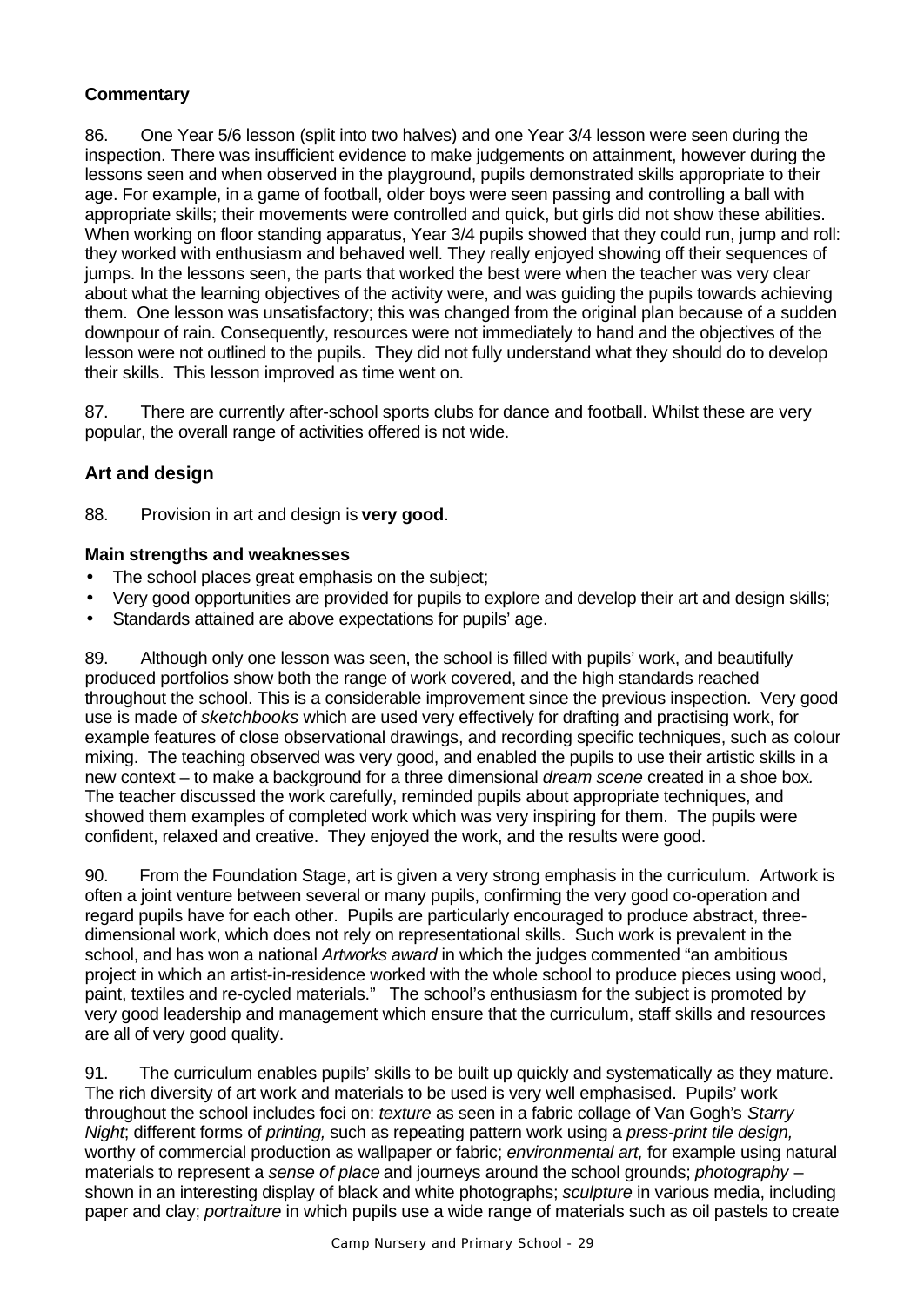portraits of themselves and one another; and *observational studies* where pupils look closely at items, and draw them in charcoal, ink or pencil. Pupils learn a range of techniques, for example to layer colours, paint in the style of famous artists, and use colour to reflect mood and ambiance. Pupils enjoy using their art and design skills to illustrate other subjects of the curriculum. For example, some outstanding pencil sketches of mediaeval characters were drawn to support history work.

# **Design and technology**

### **Commentary**

92. The curriculum is based on national guidelines and is well planned to build up pupils' skills systematically in both the designing and making elements of the subject. In Years 1 and 2, design and technology is very appropriately taught through themes, related to other subjects of the curriculum. For example, past work shows that pupils in Year 1 learned how to join materials in various ways to create the straw, wood and brick houses of the *Three Little Pigs*. This included testing their stability with a hairdryer, and using real bricks and cement. Pupils in Year 2 designed a fabric tile for a blanket to particular instructions, such as incorporating a repeating pattern around the edge. They then made the tile using material, glue and stitching. Past work of the older pupils shows that they drew plans and wrote resources lists and the methodology for their work involving the construction and use of axels, pulleys and switches. They used their plans to make the items, and then evaluated their work to suggest improvements for the design. Knowledge gained in other subjects is used well in design and technology, such as scientific knowledge about movement, friction and electricity. Many aspects of design and technology and art and design are interrelated and the two subjects support each other very well.

# **PERSONAL, SOCIAL AND HEALTH EDUCATION AND CITIZENSHIP**

### **Personal, social and health education (PSHE)**

93. Provision in personal, social and health education is **very good.**

### **Main strengths and weaknesses**

- PSHE is extremely well supported by the inclusive and celebratory ethos of the school;
- It is very well threaded through the everyday work of the school.

### **Commentary**

94. PSHE is taught as a separate subject and includes the curriculum for citizenship. Time is given for pupils to consider topical issues, such as the war in Iraq, and to learn about a wide range of issues. It is also threaded through the everyday work of the school. Overall, the PSHE programme meets the pupils' needs very well and their achievement is very good. Underpinning the provision is the school's Statement of Respect, its ethos and the respect for each pupil as an important individual. Pupils' personal development is very well addressed through various subjects and activities. For example, the school is currently working towards the *Healthy Schools* award, and pupils are learning about healthy eating and lifestyles, including the use and enjoyment of outdoors and nature. This has begun with improving the use of the outside area for the Foundation Stage children. The curriculum is being revised to make Global Citizenship links more explicit, and pupils' awareness is being brought to life by the developing links with a school in South Africa, and by focused school-wide topics such as *One World Week.* Activities such as the participation in, and the influence of, the School Council on the work of the school, and being able to discuss a range of issues in *Circle Time* also contribute very well to the PSHE provision and pupils' personal development.